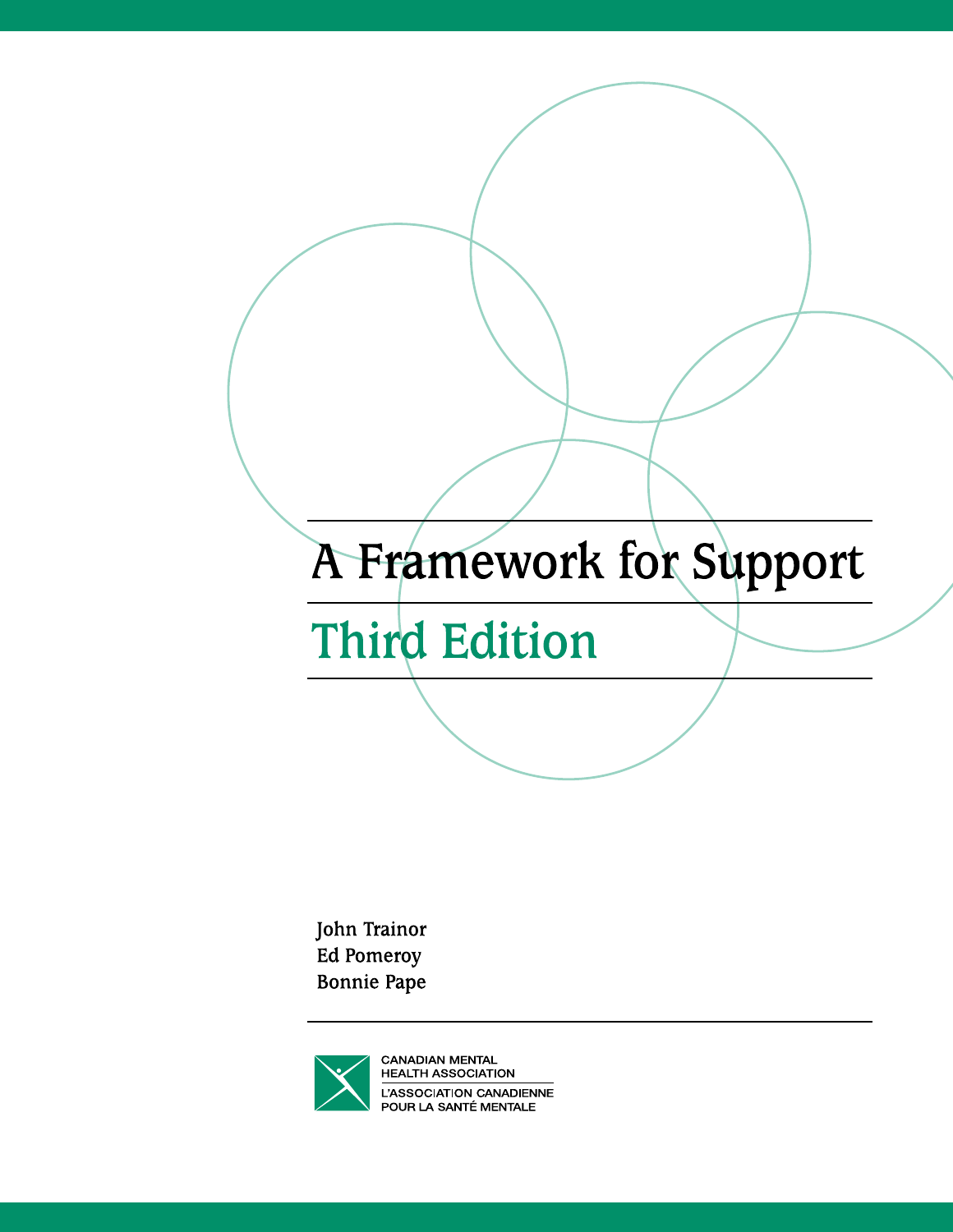# **A Framework For Support: 3rd Edition**

Written by:

**John Trainor** Centre for Addiction and Mental Health and Department of Psychiatry, University of Toronto

**Ed Pomeroy** Brock University

**Bonnie Pape** Canadian Mental Health Association, National Office

Contributions to Content Development:

The volunteers of the Canadian Mental Health Association's National Mental Health Services Work Group:

**Glen Dewar** Community Resources Consultants of Toronto

**Julie Flatt** Canadian Mental Health Association

**Bridget Hough** Schizophrenia Society of Ontario

**Carl Lakaski** Mental Health Promotion Unit, Health Canada

**Barbara Neuwelt** East End Community Health Centre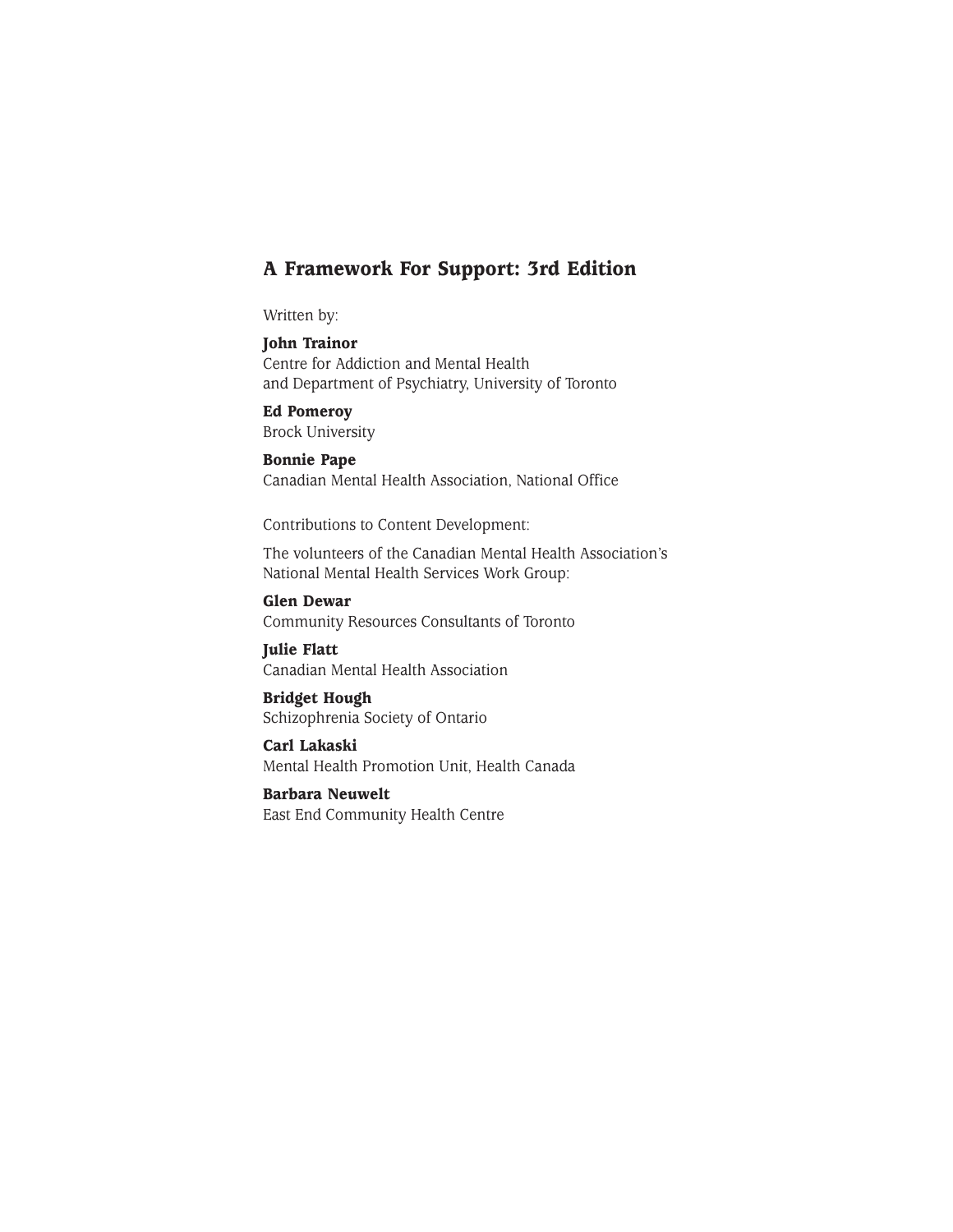

© 2004 Canadian Mental Health Association, National Office, Suite 810, 8 King Street East, Toronto, Ontario, M5C 1B5 Canada. www.cmha.ca. All rights reserved.

ISBN 1-894886-12-7

Reference: Trainor, J., Pomeroy, E., Pape, B. A Framework for Support: 3rd Edition. Canadian Mental Health Association, Toronto, 2004.

Designed by Metamorphosis Graphic Designers

# **Acknowledgements:**

Many people and groups have contributed to this document, including consumers, families, professionals, and the Board of Directors, National Consumer Advisory Council, and Division Executive Directors of the Canadian Mental Health Association. We would also like to acknowledge the support of our friends and international colleagues. Warmest thanks to them all.

Additional thanks to: Gail Czukar Paula Goering Judith Kalman Julian Leff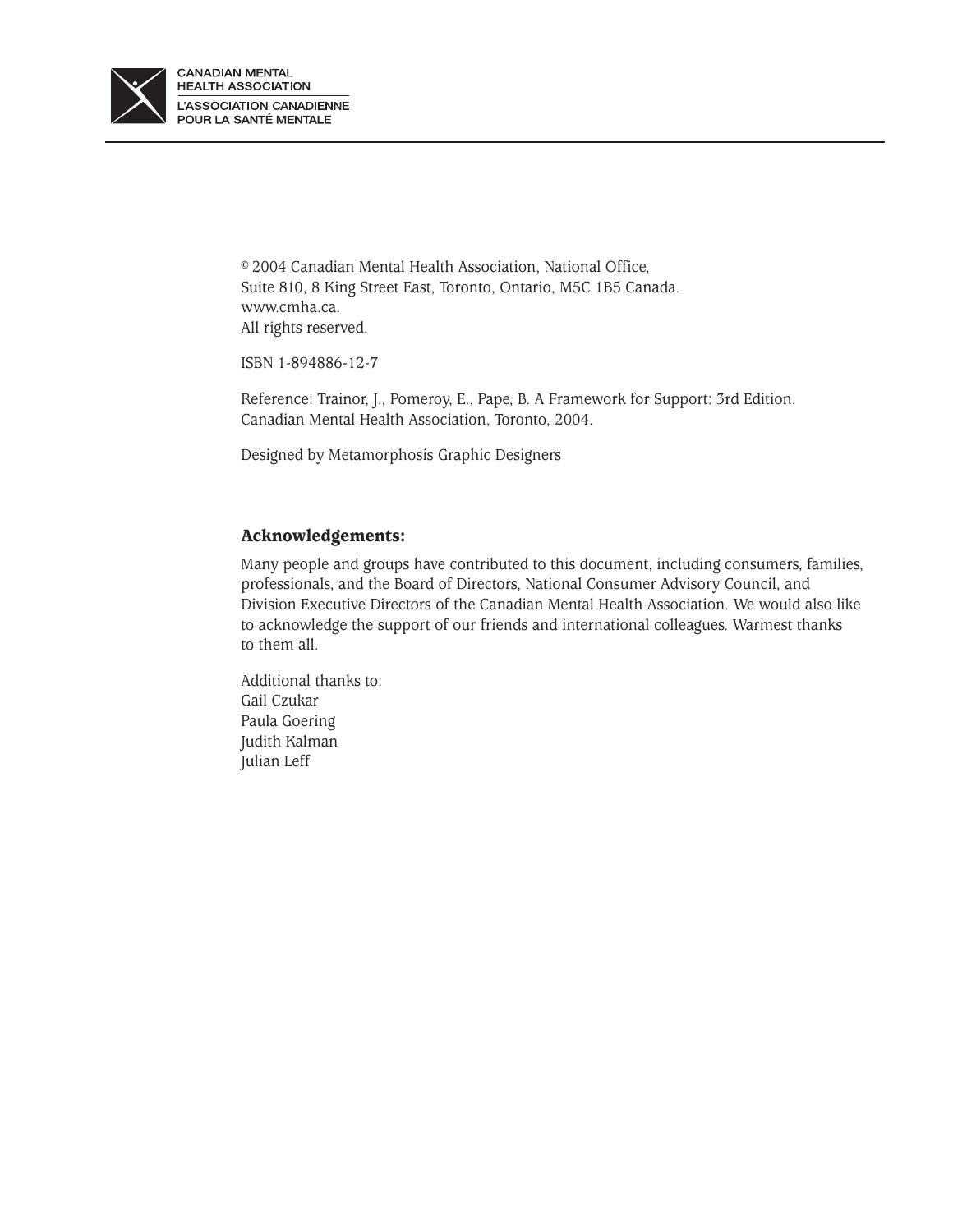# **Table of Contents**

| PREFACE: The Evolution of the Framework Policy Project | $1-2$     |
|--------------------------------------------------------|-----------|
| <b>INTRODUCTION:</b>                                   |           |
| <b>Starting Points</b>                                 | 3         |
| Structure of the Framework Model                       | 4         |
| The Framework and Trends in Health Policy              | $5-6$     |
| <b>PART 1: THE COMMUNITY RESOURCE BASE</b>             |           |
| Introduction and Concept                               | $7-9$     |
| The Community Resource Base: Map                       | $8-9$     |
| The Community Resource Base: Implications              | 10        |
| PART 2: THE KNOWLEDGE RESOURCE BASE                    |           |
| Introduction and Concept                               | $11 - 12$ |
| The Knowledge Resource Base: Map                       | $12 - 14$ |
| The Knowledge Resource Base: Implications              | 14        |
| Moving Forward                                         | $14-15$   |
| PART 3: THE PERSONAL RESOURCE BASE                     |           |
| Introduction and Concept                               | 16        |
| The Personal Resource Base: Map                        | 17-19     |
| The Personal Resource Base: Implications               | 19-20     |
| <b>CONCLUSION:</b>                                     |           |
| Making the Future                                      | 21-22     |
| Realizing Recovery                                     | 22-24     |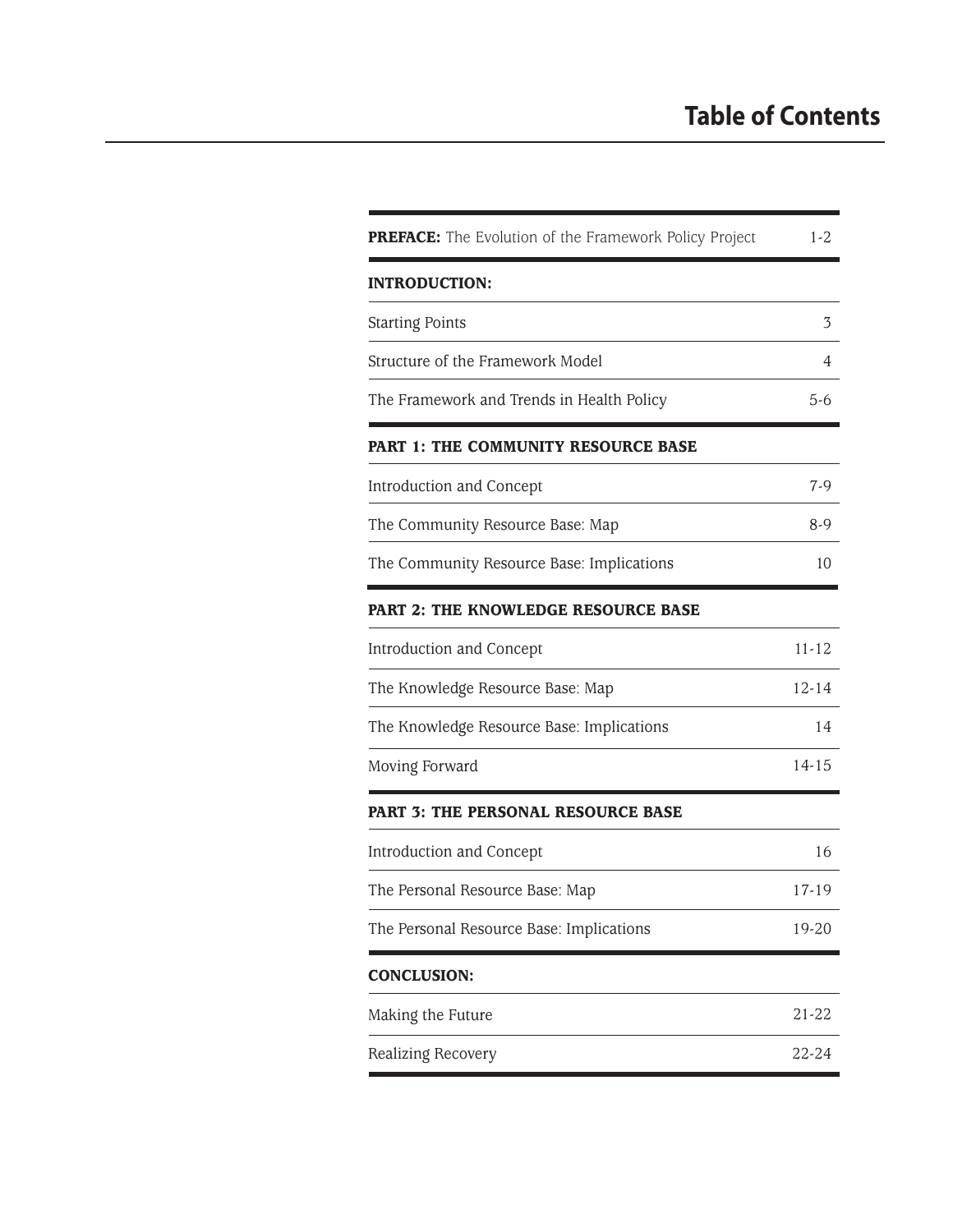**Preface: The Evolution of the Framework Policy Project** Since its inception in the early 1980's, the Framework policy project has called for the full involvement of consumers and families in mental health systems that are community focused and recovery oriented. In support of this, the Framework identified four key interest groups with the potential to integrate and support people with mental illness'. The *Community Resource Base*, as these four groups are collectively called, reflected a shift in thinking by including consumers and families as full partners, along with mental health service providers and representatives of generic social agencies, in the process of planning and operating the mental health system. These ideas of partnership, and the redefinition of consumers and families as key players and change agents with a wealth of practical and experiential knowledge, have proven to be enduring components of the Framework model. They are the foundation for a policy approach that is centred on the lives of people with mental health problems, not just the professional service system that is designed to help them.

In 1993, a new and revised Framework was published. The new document built on the work of the original model, and in particular the work of expanding our sources of knowledge and understanding. It did this by adding a foundation of "the elements of citizenship" (regular work, housing, education, and income), and a new concept to complement the *Community Resource Base*. The *Knowledge Resource Base* identifies the main sources of information and understanding that shape how we think about mental illness. By adding experiential and cultural/traditional knowledge to the more recognized scientific approaches, it offers a map designed to enrich our ability to make sense of the complex individual and social issues faced by consumers.

*A Framework for Support: 3rd Edition* continues the commitment to both partnership and a person-centred approach to mental health policy. The 3rd Edition also continues the tradition of innovation in the Framework policy model by introducing a new fundamental concept aimed at better articulating what "person-centred" should mean. The *Personal Resource Base* is designed to complement the Community and Knowledge Resource Bases by offering a new way of looking at the inner lives of consumers, and in particular at the capacities they have identified as essential to coping with mental illness. Just as the *Community Resource Base* moved the mental health treatment system from centre stage in our thinking about community support, and the *Knowledge Resource Base* recognized the importance of adding experiential and cultural/traditional understanding to the scientific sources of our knowledge of mental illness, the *Personal Resource Base* is designed to move negative concepts grounded in pathology and disability from the centre stage of our understanding of consumers. The point is not to reject the important role of diagnosing and treating illness and understanding disability, but rather to put these in a broader frame of reference by recognizing and supporting the skills and capacities that consumers bring to living with mental illness and recovering from it. As with the other basic concepts of the Framework model, the goal of the *Personal Resource Base* is to build connections and partnerships that will enhance our collective capacity to support consumers and enhance their capacity to deal with the challenges of illness and move towards recovery.

The central goal of any mental health policy should be simple. A good policy will start with people, not systems, and seek to build new and creative ways of understanding their needs. It will then use this foundation to direct the available public resources to support these needs.

<sup>1</sup> The term "mental illness" is used here for convenience. It is recognized that some of the many cultural groups that make up Canadian society have different ways of conceptualizing the phenomena that are referred to as mental illness. Some members of the consumer community also have different ways of conceiving the issue.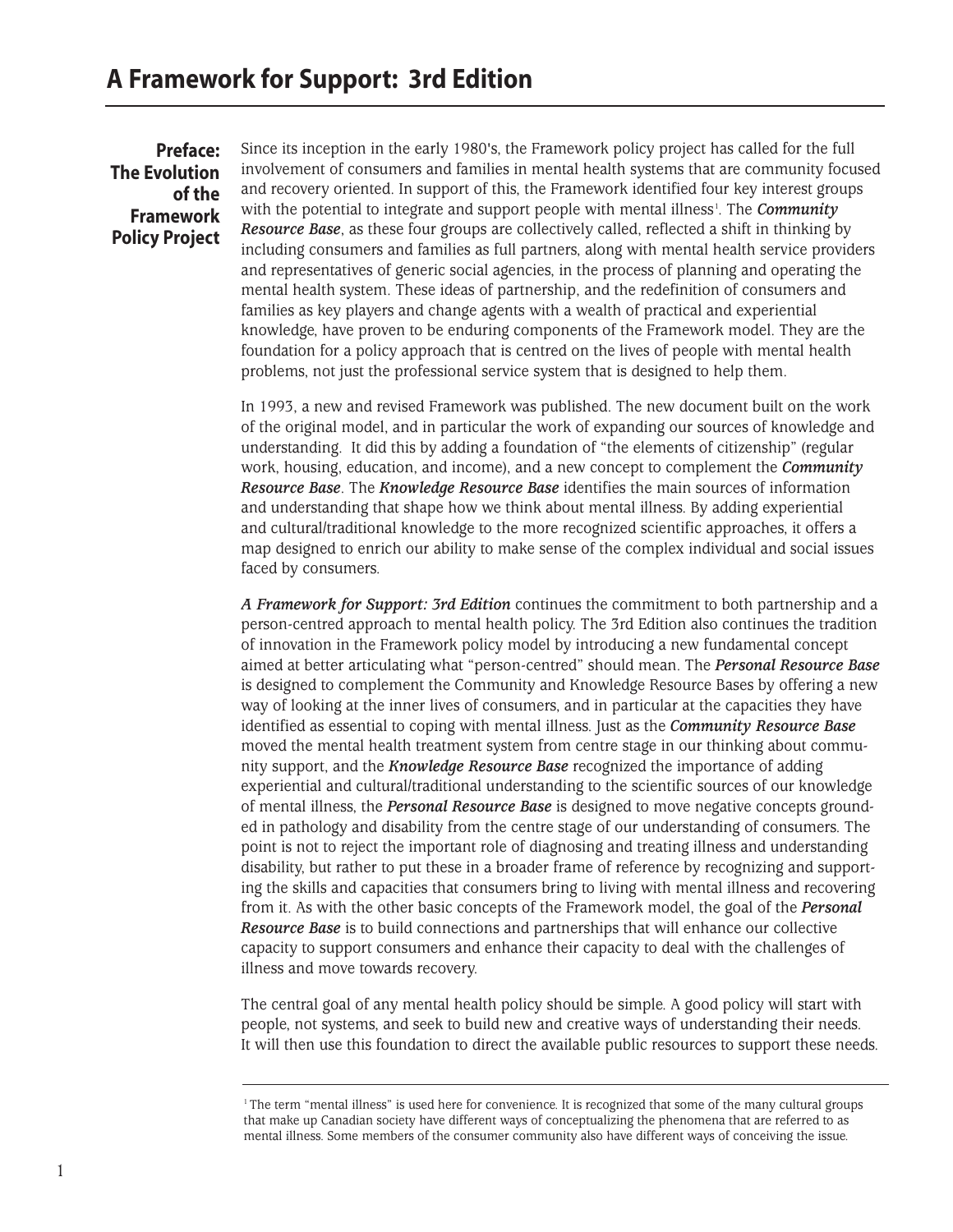The Framework model makes the following characteristics central to policy:

# **1. Transformation and hope:**

- Collectively, we have the skills and knowledge to dramatically change our approach to mental illness.
- As a result, people with mental illness can look forward to better lives in the community.

# **2. Respect and recognition:**

- The starting point is the actual process of people with mental illness living their lives in the community, not set notions of "mental illness" or "mental health services".
- People with mental illness are seen first as citizens with a wide range of capacities, skills, and talents.

# **3. Moving forward in partnership:**

- Partnerships of people acting for change are at the centre partnerships of consumers, professionals, families, and policy makers.
- Partnerships of knowledge show the way partnerships of medical and other clinical knowledge, social scientific knowledge, experiential knowledge, and the rich base of cultural and traditional knowledge that can be found in Canada.

If we accept these priorities, it becomes clear that the Framework model calls for a change in policy thinking that is Copernican in scale. The message is simple: we need to fundamentally change many aspects of how we now understand and serve people with mental illness. If we listen carefully, we will hear consumers saying that they want to live as full citizens and to take their rightful place in the lives of our communities.

Based on this, the goal of the Framework project is unchanged in the twenty years that have passed since its inception:

# **TO ENSURE THAT PEOPLE WITH SERIOUS MENTAL HEALTH PROBLEMS LIVE FULFILLING LIVES IN THE COMMUNITY**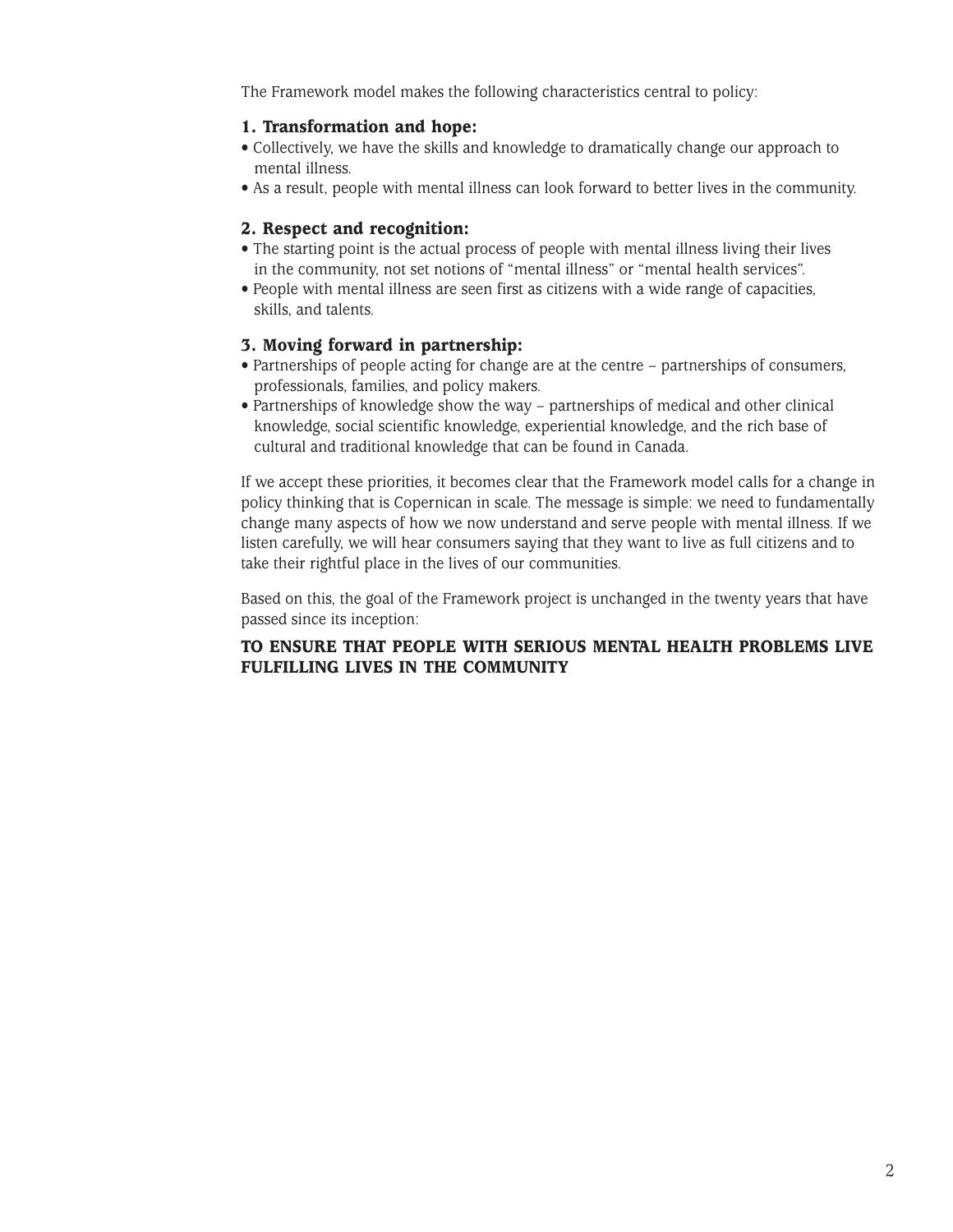# **Starting Points**

People with mental illness, their families, and the mental health professionals who try to support them are currently in a state of dynamic tension. At no other time in history have there been in place the knowledge and understanding, the range of techniques, and the human resources to create the kind of revolutionary change in the lives of consumers that is now possible. New therapies, the emergence of evidence-based programs, a new awareness of population health factors, and consumer and family empowerment all contribute to this powerful mixture.

The source of the tension is clear. It can be found in the gap between what we know we can do and what we are actually doing. We can intervene early in psychotic illness and dramatically improve its course, but in most cases we do not. We can house people effectively in ways that support independence and dignity, but in many cases we do not. We can support people in regular work and school settings, but in most cases we do not. We know that consumers can help each other if they have the resources, but in most cases they do not. The list could be longer.

Balancing these problems are successes. There are dozens of examples of effective and successful programs, treatments, and other models of support that are now in place and operating. There is also a rapidly increasing number of consumer and family stories that speak volumes about the possibility of recovery and a dignified life in the community. These stories show that the future is to some degree already at hand.

If the ingredients of change are in place, what is holding us back? There are many factors, with perhaps political will, imagination, and money being the top three. Political will is needed at a time when stigma and discrimination against consumers remain stubbornly entrenched. The ability to imagine, to look at the situation now and see in it the seeds of a different future, is also vital. This applies to the imagination of the public about their fellow citizens, of families about their relatives, of consumers about themselves, and of professionals about their clients. Money is needed to shift to new programs and ways of providing support, but it is money well invested in the long term because the individual and social costs of mental illness are lowered.

The Framework for Support focuses on three core areas to mark the way forward. The three areas are community, knowledge, and the personal resources needed to cope with mental illness. The focus on community serves to anchor our thinking in the real process of consumers' lives in society. It balances the service-focused bias of older policies by calling for full partnerships with consumers and families, and by recognizing the complex range of factors that shape the lives of consumers in the community. The focus on knowledge offers a model that fully engages the wide range of knowledge that we now possess. This includes, but goes beyond, best practices and evidence-based concepts to outline a rich convergence of kinds of understanding that range from the scientific to the experiential. The focus on personal resources redefines the inner landscape of consumers from a repository of illness and symptoms to a dynamic mixture of skills and capacities that can successfully confront illness. Taken together, these focal points and other elements of the Framework model describe a process for moving ahead.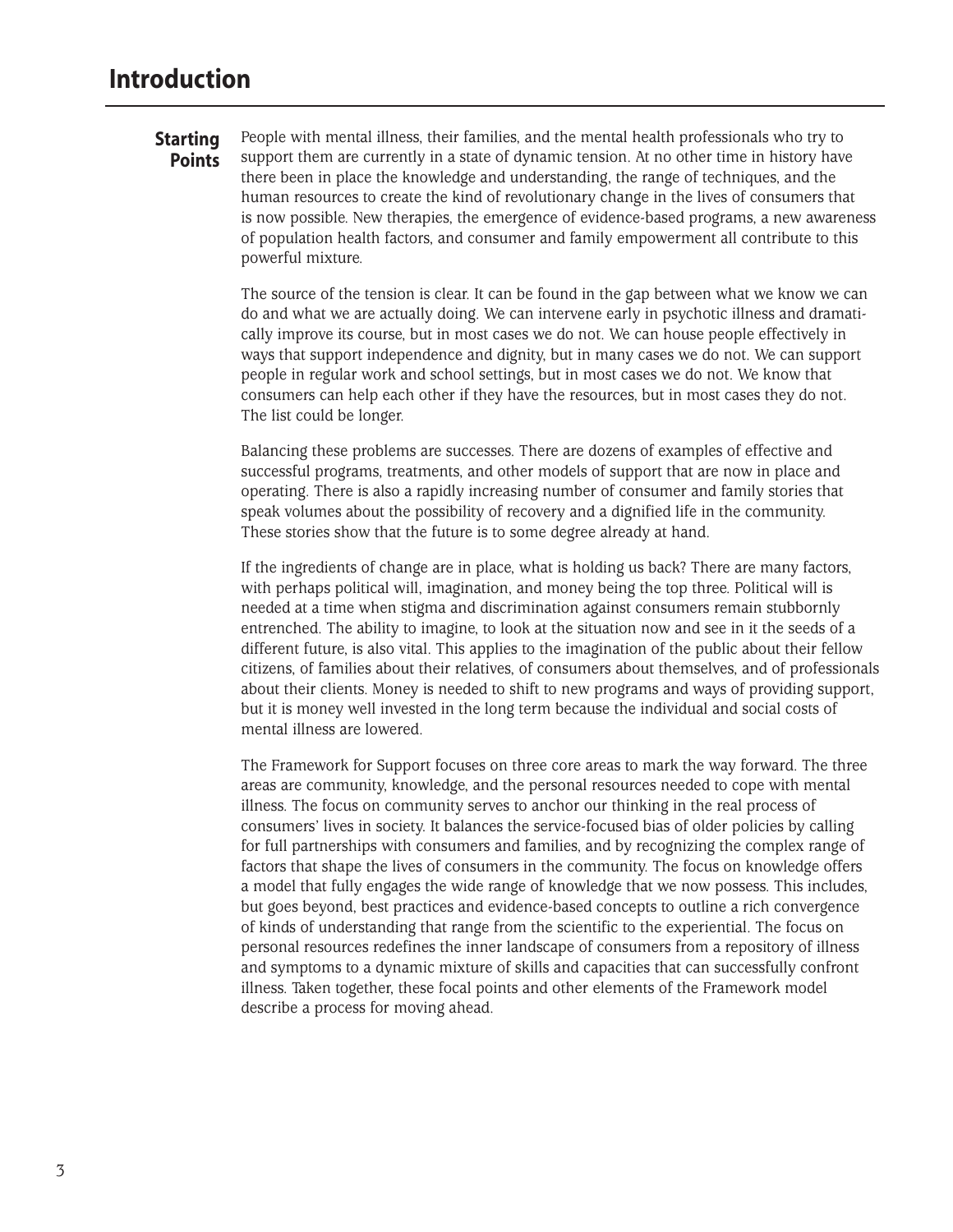# **Structure of the Framework Model**

The major goal of the Framework model – people with serious mental illness living fulfilling lives in the community – requires a clear vision of the future if it is to become a reality. We start with three fundamental assumptions and three conceptual models to address them:

- That the way in which Canadian communities provide services and supports to people with mental illness needs to be reformed and restructured. Part 1 of the Framework outlines a conceptual model, the *Community Resource Base*, which rethinks the nature of services and supports.
- That the most basic ways in which we think about and understand mental illness need to be re-examined and changed. Part 2 of the Framework proposes a conceptual model, the *Knowledge Resource Base*, which brings into focus the diverse kinds of information relevant to this task.
- That the way in which consumers are seen as people needs to be changed and enriched with a focus on the capacities required to successfully deal with mental illness and enhance mental health. Part 3 of the Framework introduces the concept of the *Personal Resource Base* as a model for understanding consumers as actors who can direct their own recovery process.

The first of these assumptions, that services and supports need to be reformed and restructured, is widely accepted across Canada. Most provinces now have plans to change services and develop new models, though the service paradigm still dominates the search for solutions. It is hoped that the concepts and ideas that flow from the *Community Resource Base* and are outlined in Part 1 will continue to shift the balance so that non-service approaches are included in our thinking, and will contribute to this process of reform.

The second assumption, that our fundamental understanding of, and attitudes towards, mental illness need to be rethought, is less a part of the current debate in the field. The point is not simply that public attitudes need to be changed, but that important aspects of the knowledge base available to us are ignored or under-utilized by many groups including professionals, policy makers and the public. The knowledge base that is available in Canada today is in fact extensive. On the one hand, mental illness has been formally studied by both clinical disciplines and the social sciences. On the other hand, rich cultural and ethnic traditions in Canada represent knowledge from past and present experience. More recently, consumers have begun to develop and communicate their own ways of thinking about and understanding mental illness. Families, too, are able to contribute to our understanding on the basis of their intimate association with consumers. All of these approaches have strengths and weaknesses. But whether the issues are negative, such as stereotypes in the media or narrow clinical perspectives which ignore social factors, or positive, such as the new insights provided by consumers exploring the direct experience of mental illness, the point remains the same. The various types of knowledge that we have are not being effectively synthesized and utilized. This area is explored in Part 2 using the *Knowledge Resource Base*.

The third assumption, that how we see consumers, and how they see themselves, needs to be re-evaluated and enriched, is an ongoing topic of debate in Canada. For many years, consumers, members of the family and professional communities, and the Canadian Mental Health Association have been fighting against limiting and disabling views of consumers. These important efforts have been enhanced by the emergence of consumers as advocates, members of planning groups, and as staff in mental health agencies. Despite many successes, impoverished views of consumers and their capacities linger on in the public, and particularly in the professional, imagination. Fortunately, efforts aimed at positive change continue. The *Personal Resource Base*, discussed in Part 3, brings focus to these and many other complementary efforts to change how we see people with mental illness, and articulates the steps people can take on the road to recovery.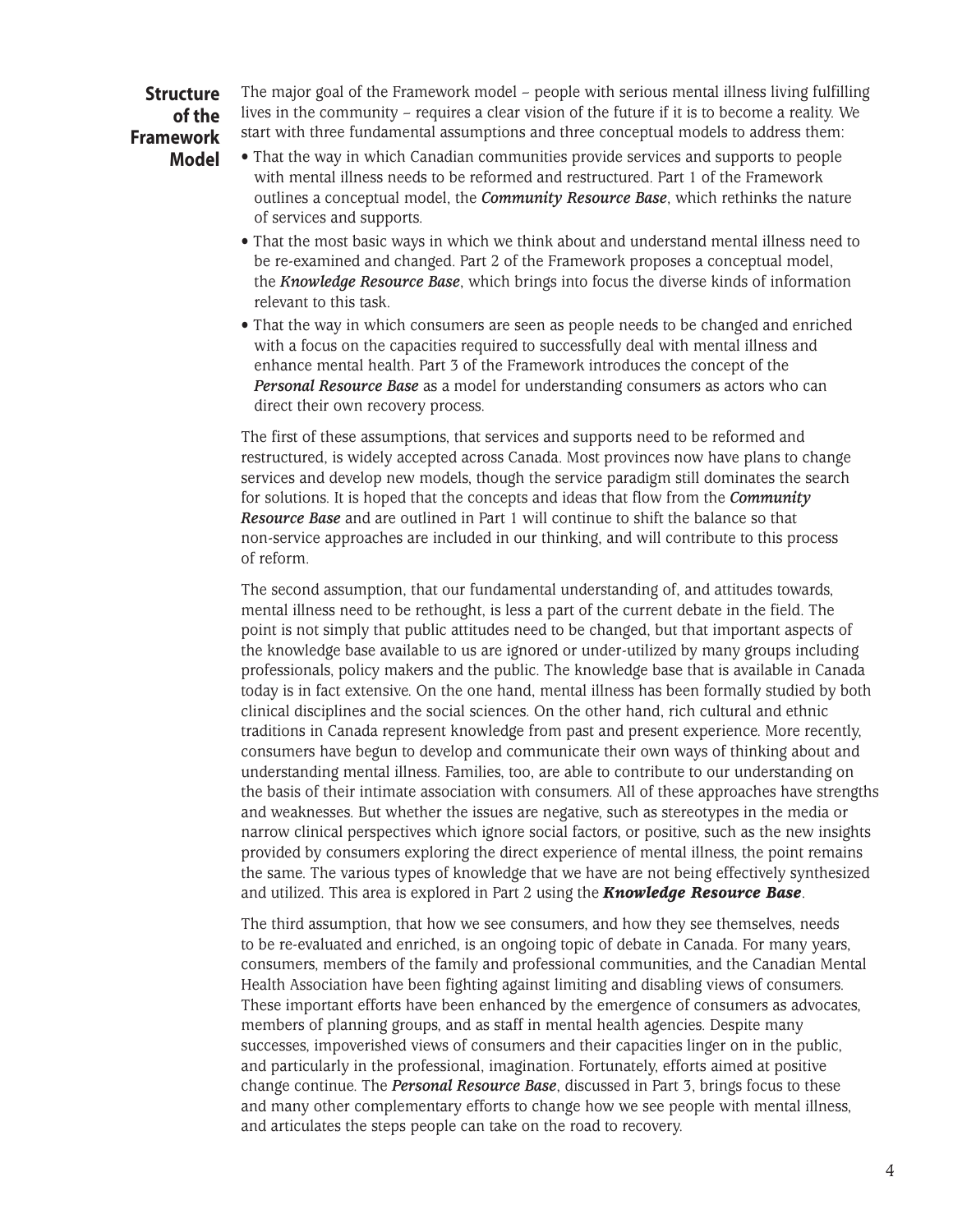# **The Framework and Trends in Health Policy**

Health policy is a rapidly changing field that generates new theories and paradigms to help make sense of the complexities of human health and well being. Health promotion, population health, and best practices are examples of perspectives that have relevance to how we think about and implement health strategies at the broadest level. The Framework model, on the other hand, focuses specifically on issues faced by people with serious mental illness. The sections below discuss how the Framework incorporates these important trends in health policy and expresses them in the particular field of serious mental illness.

# **The Framework and Mental Health Promotion**

In the past several decades, health promotion has become an increasingly accepted approach to health and wellness. Growing out of the health promotion tradition is a concept of mental health promotion that builds on the same principles of individual and community choice, control, and participation in decisions about health issues and ways to address them.

The Framework model, although developed largely outside the mental health promotion field, has many elements in common with mental health promotion. It recognizes the importance of the knowledge and experience of people with mental illness and their families, emphasizes participation in decision making as well as power and control, and focuses on the promotion of mental health and the journey to recovery rather than on simply treating the illness. It can accurately be seen as a mental health promotion model for people with mental illness.

In fact, the model has been used to launch discussions about promoting the health of other target groups. By replacing the person in the centre of the model with other special populations such as seniors or isolated adolescents, it has proven possible to explore new options for mental health promotion.

# **The Framework and Recovery**

Academic research and writings by consumers have successfully challenged the traditional belief that serious mental illness must by definition follow a chronic and deteriorating course. The new perspective is more optimistic and recognizes the reality of recovery. The term recovery, when applied to mental disorders, has a different connotation from the common understanding of recovery in regard to physical illness. Whereas recovery from physical conditions usually implies the absence of illness, recovery from serious mental disorders is a more nuanced phenomenon that may coexist with ongoing symptoms. Consumers' descriptions of their own experiences are key to any understanding of recovery.

William Anthony, a leader in the field of psychosocial rehabilitation, talks about how recovery involves the development of new meaning and purpose in life as an individual grows beyond the catastrophic effects of psychiatric disability. It can be seen as a deeply personal, unique process of changing one's attitudes, values, feelings, goals, skills, and roles and as a way of living a satisfying, hopeful, and contributing life. Because recovery is often described in terms of gaining control over one's life and the illness (rather than the illness having control over the individual), recovery has significant commonalities with mental health promotion.

The recovery perspective is fully consistent with the Framework. The elements that support recovery, including meaningful daily activity (such as work or education); positive family or peer relationships; medications; and recovery-oriented mental health services, are put in a conceptual context in the Framework model. The model also encompasses the idea of a new understanding of illness and of the individual capacity to cope with the challenges it creates. Recovery and the Framework model are discussed more fully in the conclusion of this document.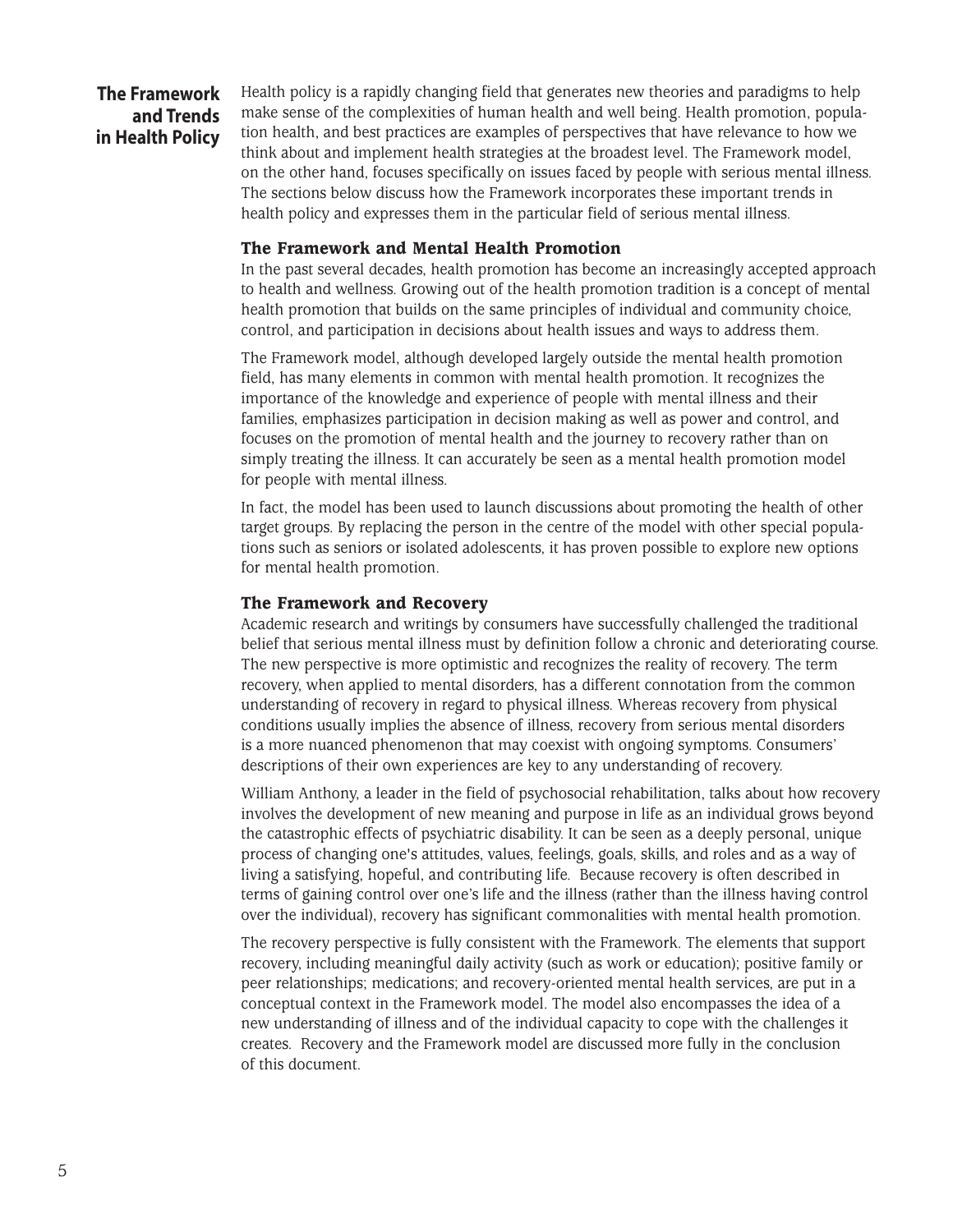# **The Framework and Population Health**

Like mental health promotion, the population health approach differs from traditional medical thinking. In an attempt to influence the health status of the population as a whole, it draws on the growing body of evidence about the social and environmental factors that determine health. Work, income, education, housing, and peer and family supports are examples of population health factors. The Framework identifies these factors and describes their importance in working with, and reducing the burden on, more traditional health serivces. By doing so, it attempts to create a unified strategy to promote the overall well being of people with mental illness.

# **The Framework and Best Practice**

Best practice is a way of putting into place health care that is evidence-based. The attempt is made to distill both the available scientific knowledge and practical examples of successful programs and policies into the best strategies for the operation of the health system and the care it provides. In the mental health field in Canada, the 1997 Report on Best Practices in Mental Health Reform, issued by the Federal/Provincial/Territorial Advisory Network on Mental Health, offers guidelines consistent with this approach. The report has been very influential at the program and policy levels and has helped to shape the reform strategies of most provinces and territories.

The Framework is compatible with the best practices approach and foreshadowed it by calling in earlier editions for evidence-based models in mental health services and recognition of the contributions of consumers and families. The Framework itself was recognized in the 1997 report as a best practice in mental health policy.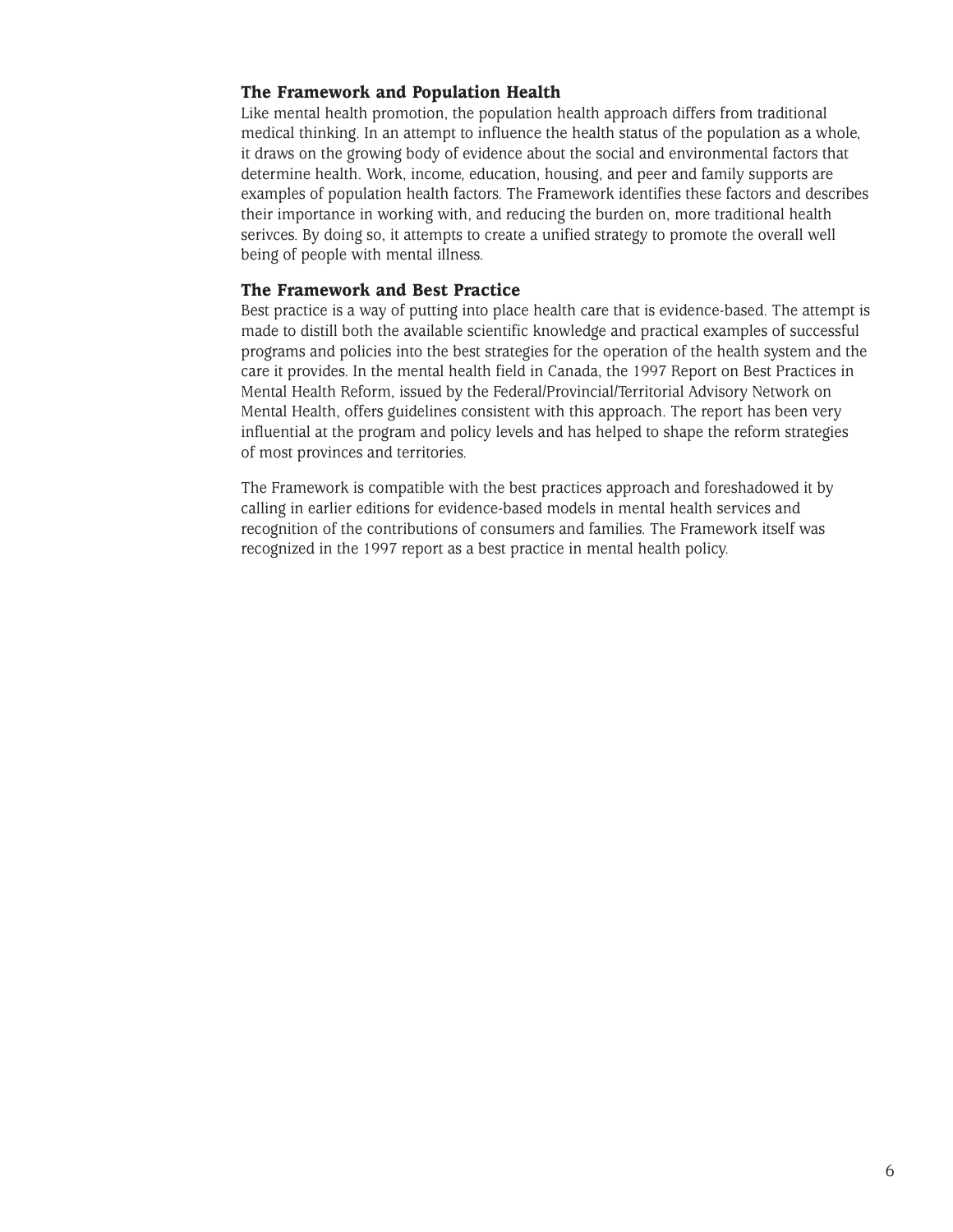# **Introduction and Concept**

The *Community Resource Base (CRB)* rethinks the traditional approach to mental health policy and service development. It assumes the perspective of the person in the centre: the person who is actually living and coping with a serious mental health problem. The vast majority of consumers now live most of their lives in the community and are impacted by a wide range of factors besides mental health services. By looking at the whole process of people's lives, the CRB model introduces a more comprehensive notion of what policy should seek to influence.

In the past, mental health policy has been based on what can be called the "service paradigm". This view assumes that the exclusive focus of policy should be formal services, and that it is these services that are the primary determinant of outcome. The service paradigm was developed by professionals and reflects the professional point of view. It is also a natural outgrowth of the history of service provision to people with mental illness, whereby all services, medical/clinical as well as vocational rehabilitation, recreation, nutrition, housing, and so on were provided in the hospital. In the early decades of deinstitutionalization this way of thinking continued to dominate, with policy makers attempting to replicate the same kinds of services, but outside the hospital in the community.

As a result of these influences, most policy makers still come to their task with a map of the service system in their heads and a goal to develop policies that will deliver better services. But, by assuming this narrow focus, they are seriously limiting the range of options that could be considered if other kinds of resources and experience were tapped.

In contrast, the CRB model takes a different starting point. This new approach is called the "community process paradigm". It fully recognizes the importance of mental health services, but goes further to include the role of families and friends, generic services and supports, and consumers working together on their own behalf. It also acknowledges the fundamental elements of community to which every citizen should have access: housing, education, income, and work. Taken together, the components of the CRB comprise the various elements that individuals with serious mental health problems need in order to live a full life in the community and to maximize their potential for recovery.

#### **The Person in the Centre The Community**

**Resource Base: Map**

The person with a serious mental health problem, as the focus of concern of the Community Resource Base, is central in the diagram. The central position implies that the person has opportunities to be an active participant in the community, and has decision-making power about not only mental health services, but also about the choice of which of the supports of the Community Resource Base, if any, are the most appropriate at any given point in time. The centrality of the person also implies that the person, not the system, must be the focus of policy. The person in the centre is explored in detail in this document in the section on the Personal Resource Base.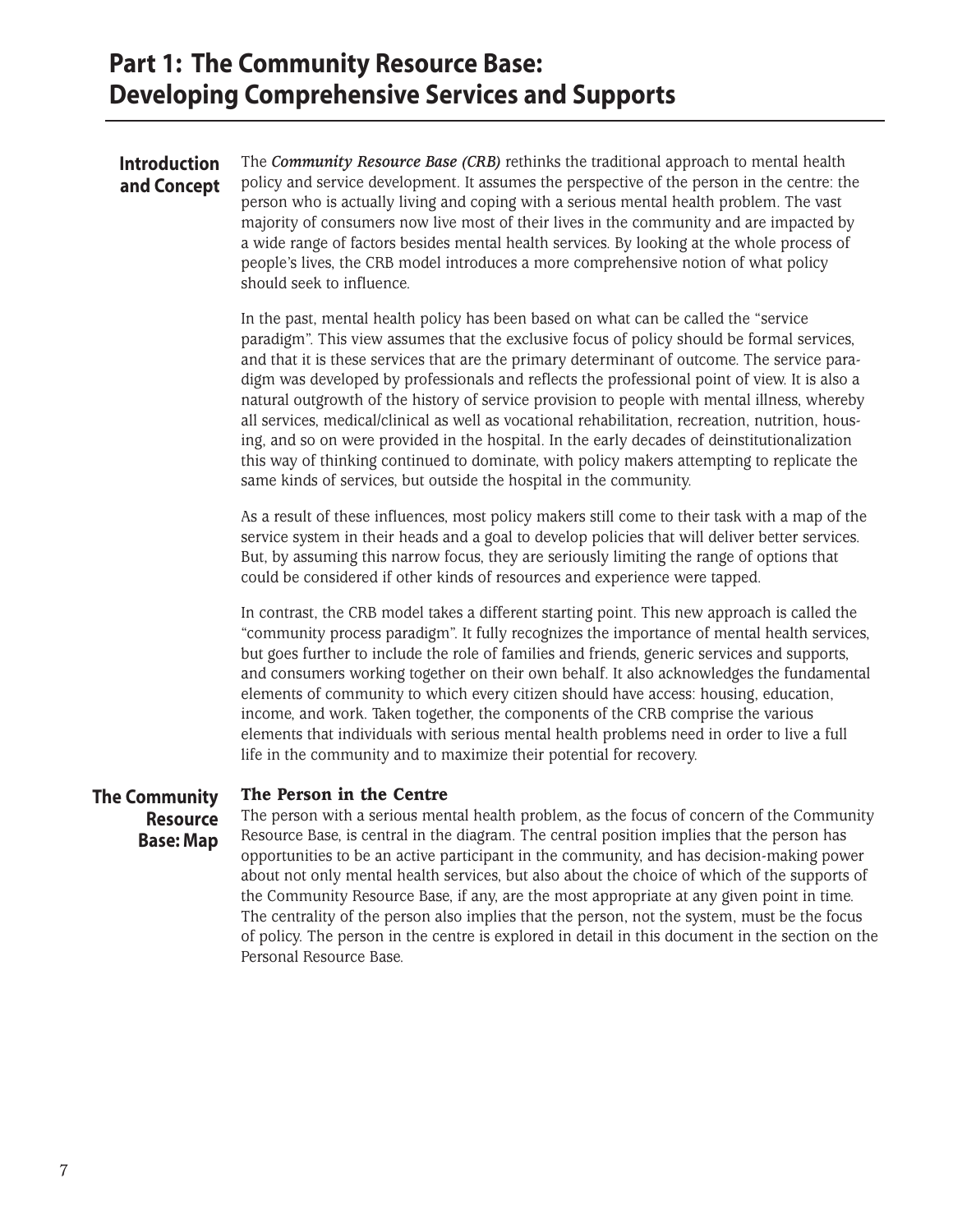# **Community Resource Base**



The foundation of the Community Resource Base – Housing, Work, Education, Income, and other basic elements of Citizenship.

# **Self Help and Consumer Organizations**

An important resource, steadily growing in strength, is that of consumers themselves. Organized in groups, and with adequate financial support and organizational training where necessary, consumers can collectively meet many of their mental health needs.

Within this category, self-help/mutual support is the longest standing and perhaps the most obvious activity. In the past few decades, self-help groups have been increasing dramatically in number and popularity for a wide variety of health and social issues across the population. It is natural, then, that people who have been through the mental health system would also make use of this resource. For this population, self-help groups offer profound benefits. They not only provide the opportunity to share emotional and tangible support, but they make use of people's own strengths and capacities as sources of help for others. Based on principles of shared experience, joint ownership and leadership, and free of monetary considerations, selfhelp/mutual support represents a fundamental tool to allow people to work together and take charge of their own lives.

In recent years, the array of initiatives that consumers control themselves has expanded beyond self-help/mutual support groups to include other activities. For example, there are consumer-run advocacy groups and networks, consumer-operated businesses, consumers training other consumers in skills development, and consumers developing a base of knowledge for themselves.

There are several ways that recent consumer-run initiatives have diverged from a traditional self-help model. The explicit emphasis is not only on mutual support, but more outwarddirected activities such as the examples listed above. And, unlike pure self-help/mutual support groups, some of these initiatives require a base of financial resources in order to be viable, and some have structures that include staff as well as volunteer leadership.

Nevertheless, these activities emerge out of the concept of self-help/mutual support; they are built on groups of people coming together on the basis of their common experience, and they involve people drawing on their own strengths to help themselves and one another. As with pure self-help/mutual support groups, these organizations are distinct from formal mental health services in that all the activities are generated by and controlled by the consumers themselves, working together. 8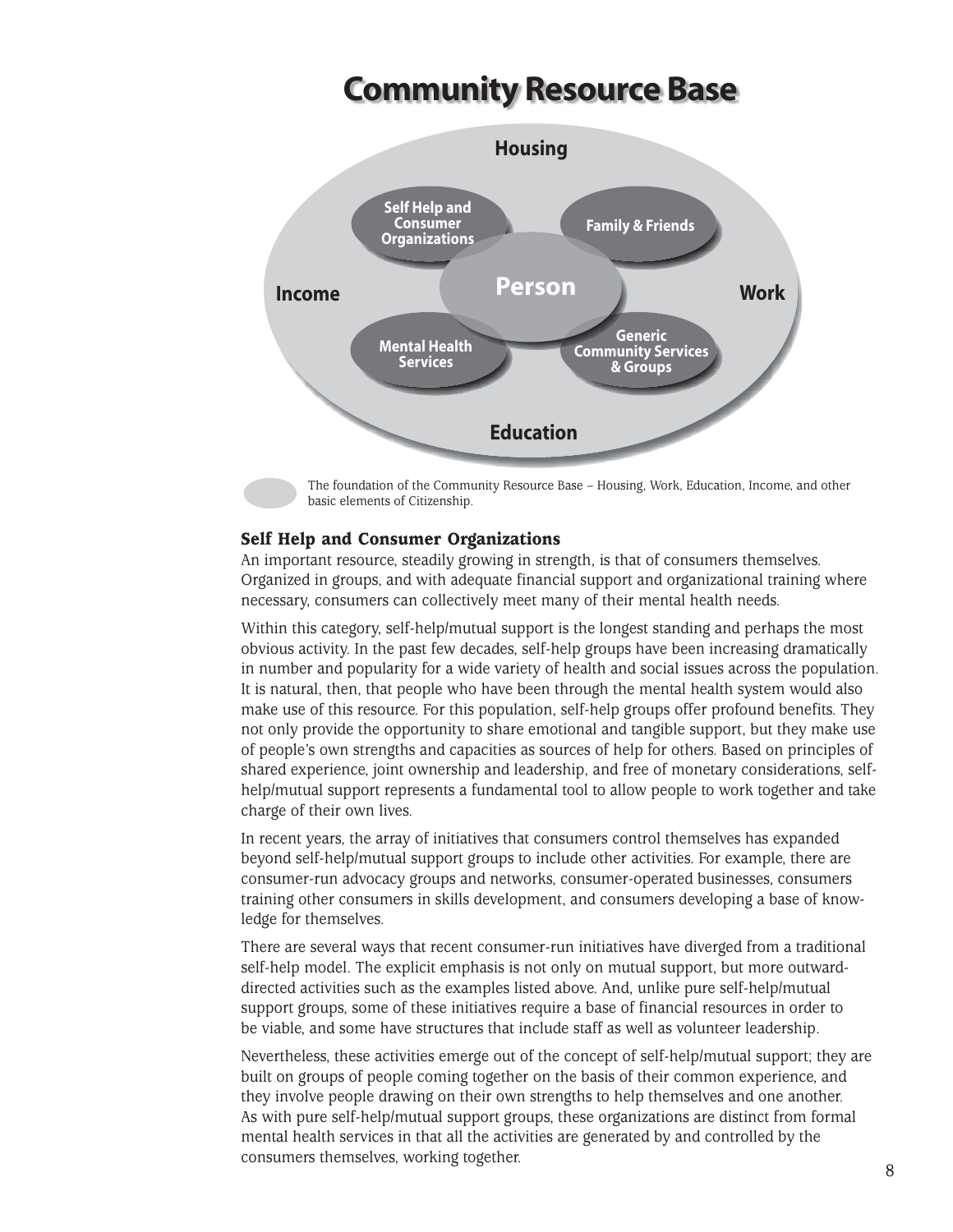# **Mental Health Services**

Mental Health Services consist of the various hospital, community agency, and private-practice based options available in a particular community. This formal mental health system of physicians, nurses, social workers, psychologists, occupational therapists, and other professionals is an important resource. It not only provides treatment, but often supports recreation, housing, and other aspects of community life.

Until relatively recently, the prevalent professional view was that people with serious mental illness had no hope of recovery, and the main roles of the formal mental health system were maintenance and control. This is no longer the case. A range of recovery-oriented models, such as psychosocial rehabilitation and early intervention, is now available. If these models are adopted, the formal mental health system has a vital role to play in community support.

# **Family and Friends**

Families are the single largest group of caregivers, often providing financial, emotional and social support, although their role generally goes unrecognized. Families, when organized, have the potential not only to support their ill relative, but to provide support to one another and to other families as well.

Despite the importance of the role families play and the burden they carry, they receive almost no financial support. It is ironic that professional service providers, who provide care and support to people with mental illness, receive almost 100% of the mental health dollars, while families, who also provide care and support, receive virtually no financial resources.

For many people, informal networks of friends or neighbours fill the same functions as families. These networks provide a variety of kinds of support and the opportunity for reciprocal relationships not usually found in the system of formal services.

# **Generic Community Services and Groups**

For many people, generic social services such as welfare benefits, public housing, and family services are even more important than formal mental health services. Generic social services should be figured into any discussion of community resources, as their role in the lives of people with serious mental health problems is significant. For example, when income supports are inadequate, or the episodic nature of mental illness is not recognized in income support policies, the impacts on people with mental illness can be devastating.

In addition to services, there is also a rich network of generic groups and organizations that contribute to life in the community. Religious organizations, interest-based groups (such as gardening clubs and sports clubs), and service clubs (such as Kiwanis and Rotary) provide the opportunity for meaningful involvement in community life that is outside the realm of mental health or professional services.

# **The Foundation**

The foundation of the Community Resource Base is made up of the elements of citizenship. People with serious mental health problems, like everyone else, need to be connected to the natural community through a web of supportive contacts. Without the fundamentals such as jobs or other productive activities, good housing, appropriate education, and adequate incomes, people are pushed to the margins of society and deprived of the kinds of support that they need if they are to survive the challenges of living with a mental illness. In addition to these primary elements, there are also other important factors, such as recreation and leisure, which contribute to a full life in the community.

The foundation, by underlying and giving context to the Community Resource Base, emphasizes the fact that all services and supports must work to enhance the individual's role as a citizen. It can also be seen as a grouping of social factors that determine mental health, consistent with the health determinants that have been identified by Health Canada.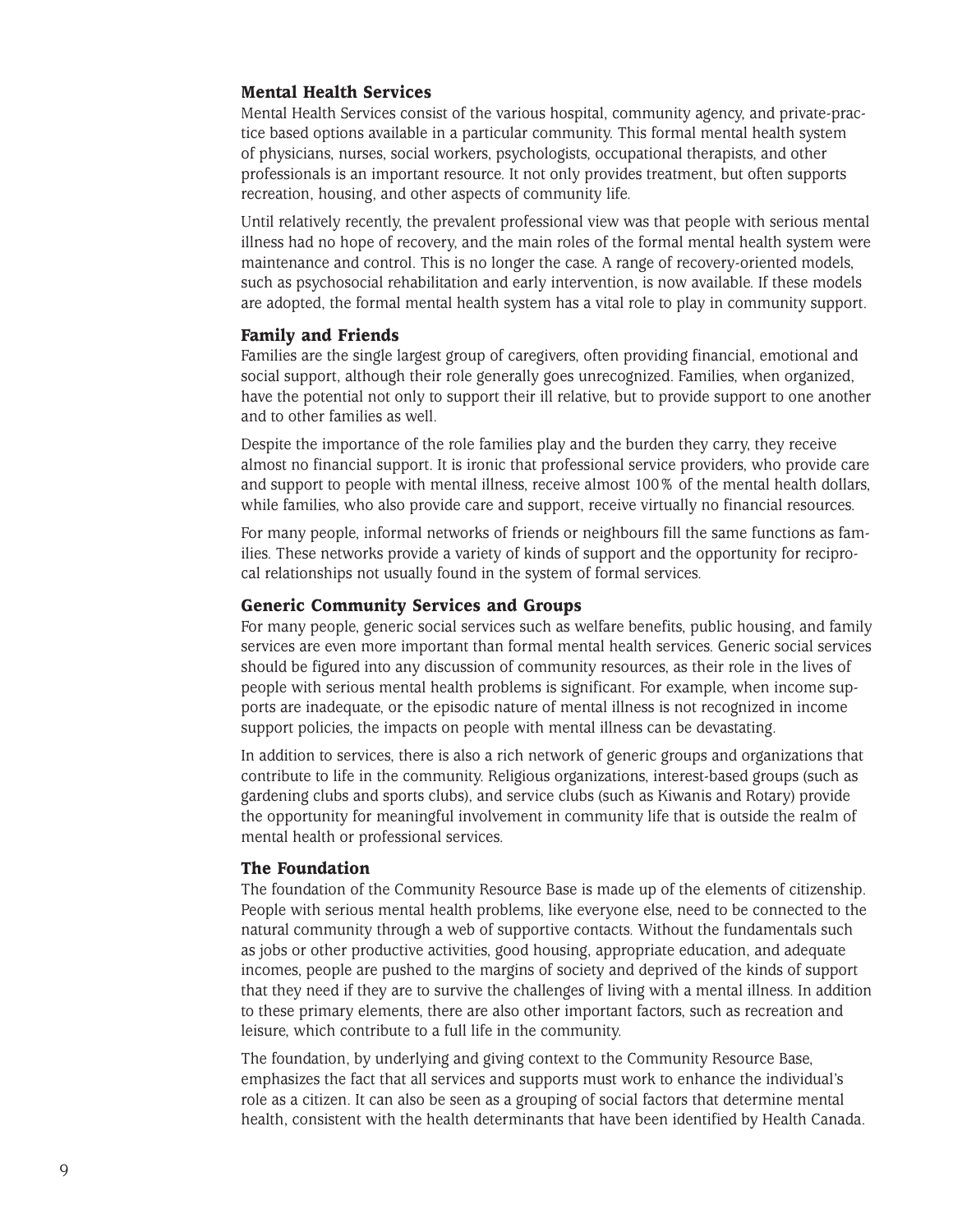# **The Community Resource Base: Implications**

# **1. Shifting the Perspective**

All too often, the perspective in planning mental health services is that of the service provider. In contrast, the Community Resource Base is a picture of what is needed, seen from the perspective of the person in the centre of the picture. The perspective of the individual is paramount, and must be considered by all the stakeholders. The CRB is a reminder that all policy development and program delivery should start by listening to consumers.

# **2. Drawing on a Range of Resources**

The Community Resource Base is an ideal picture of the range of resources that should be available to a person with serious mental health problems. If a person is to live a full life in the community, all the resources in the CRB must be mobilized.

# **3. Moving Beyond the Service System**

The Community Resource Base shows that many resources beyond formal services enrich people's lives. Equally important are the informal supports of family, friends and community, access to income, housing, jobs and education, and the solidarity that can come from membership in consumer groups and organizations. As a result, the CRB implies a shift from the service paradigm to the community process paradigm.

# **4. Forming New Partnerships**

The presence of four balanced sectors implies that they work in partnership to support the person in the centre. While each sector provides its own unique kind of support, each must also recognize the importance of the others, and work to enhance the strength that all can provide together.

# **5. Having the Power to Choose**

The Community Resource Base is not just about support, but about participation and choice. The person in the centre has the power to make choices about which resources, if any, to utilize, and can participate fully at the decision-making level in all areas of community life.

# **6. Planning Mental Health Services**

All the sectors of the Community Resource Base need to be involved in mental health planning. However, the CRB is not a picture of the proportionate representation that must always be at the planning table, and does not imply that, when planning mental health services, only one-quarter of those at the table should be consumers. Naturally, when planning services that directly affect consumers, their representation on the planning group should be much higher. Other representation should be determined by the planning task at hand.

# **7. Developing Comprehensive Strategies for Change**

Those interested in mental health reform must remain aware of all aspects of the Community Resource Base when selecting targets for advocacy. Perhaps it is the service system that most needs to be targeted for change, but in other instances it may be generic community organizations such as churches which can be educated about inclusion of consumers in their programs, or generic real estate developers, employers or educators who should be targeted to promote access for people with mental health problems. In addition, action can be taken to help make generic services such as disability benefits more sensitive and accessible to people with mental health problems.

# **8. Allocating Resources**

At present almost all resources for mental health are allocated to formal services. In order for all the sectors to play their parts effectively, however, resources must be more equitably balanced.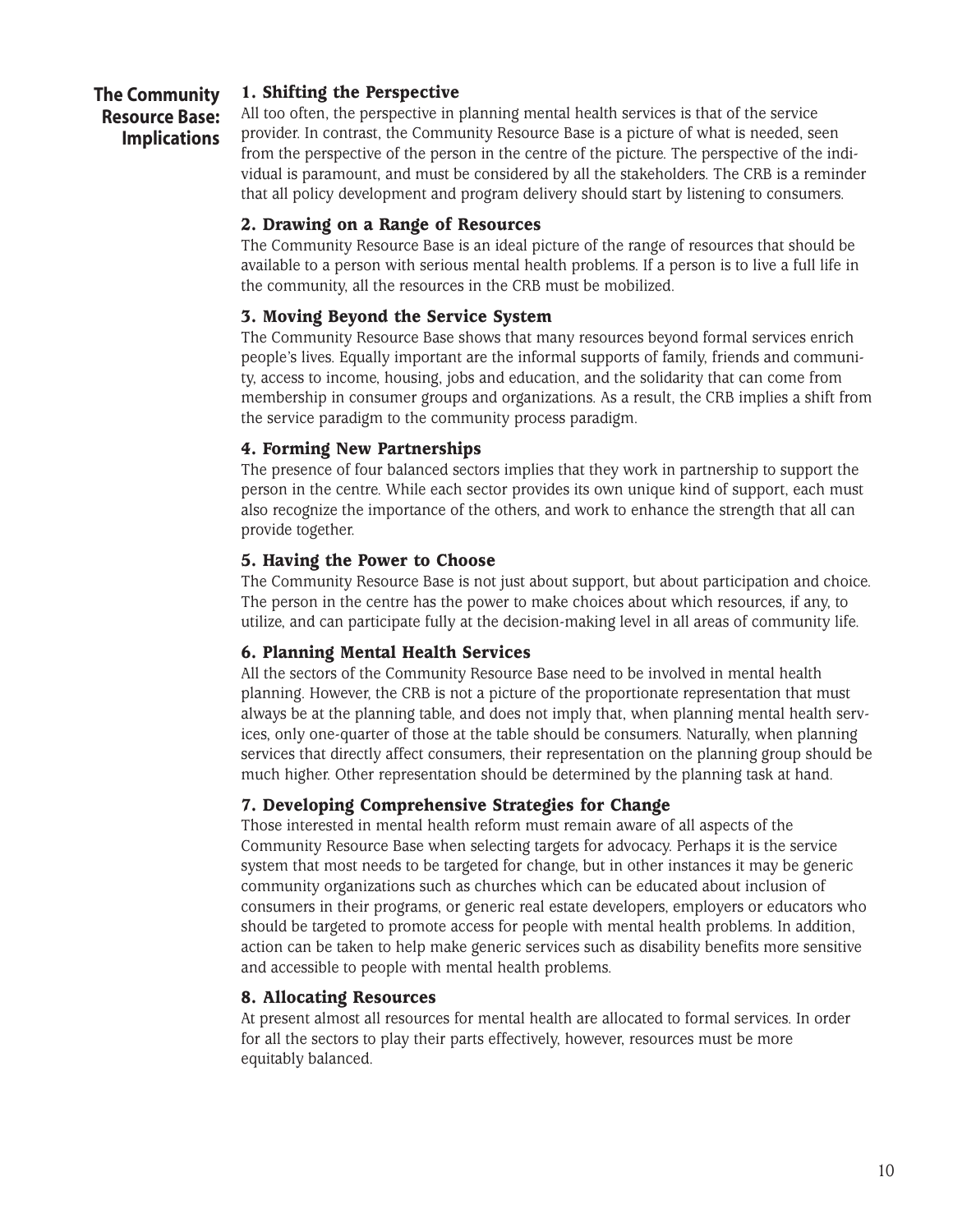# **Part 2: The Knowledge Resource Base: Developing a New Understanding of Mental Illness**

# **Introduction and Concept**

Part 1 of the Framework examined the services and community supports that are needed by people with serious mental health problems and suggested a variety of areas in which changes are needed. The key concept, the *Community Resource Base*, outlines the stakeholders involved and suggests ways of thinking about their needs and mutual relationships. The approaches outlined reflect a number of trends currently evident in mental health policy, and offer ideas and strategies for future development.

There is good reason to hope that the implementation of these approaches will result in real improvements in the lives of people with serious mental health problems. But there is also reason for concern. The current era of mental health reform in Canada is not the first time that efforts have been made to bring about fundamental change. Previous efforts (such as the moral treatment movement of the nineteenth century and deinstitutionalization in the 1950s and 60s) had humane and idealistic goals, but failed to fully attain them. The question is, why?

The reasons are no doubt complex, but two stand out. The first is that previous efforts at reform failed to redefine the role of consumers. Although consumers were brought into sharper focus as objects of charitable concern, they were not included as empowered partners in the ongoing process of providing services and supports. Now, in addition to receiving services, consumers are being recast as providers of these services, and as operators of their own base of organizations.

The second reason is related to the most basic ways in which we think about and understand mental illness. The answers to fundamental questions – what is mental illness? how do we react to it? – play a crucial role in shaping our action. In Canada and other Western countries we tend to assume that the answers come largely from psychiatry and other professional perspectives, and this is a mistake. The psychiatric and professional perspectives are very important, but other sources of knowledge exist and recognizing them can greatly enhance our understanding. There are other voices to be heard.

The experience of the women's movement offers an important example. Women, in their drive towards equality, have drawn attention to the ways in which society has traditionally ignored their perspective. Their efforts have resulted in a striking change in how we see fifty percent of the population. They have forced society to recognize the systemic barriers to equality associated with traditional modes of processing information and disseminating knowledge. The resulting critique of gender bias in areas such as domestic relations and workplace roles has led to the redefinition of women and their capacities.

Insights associated with this emerging understanding are particularly relevant in the field of mental health and hold real promise for changing the way in which another large group of individuals is perceived. We need to understand mental illness in a richer, more complete fashion, and to understand it in a way that furthers our ability to support consumers as valued citizens. This means that building knowledge is not simply an abstract, academic pursuit. We need to build knowledge that is about something, and that something is people with mental illness living full lives in our communities.

For consumers, who are often living on the margins of society and are subject to offensive and stigmatizing messages in day-to-day social life, the need for knowledge that can bring them a greater measure of freedom and dignity is a real and concrete issue. Thinking of research in this more focused way, and tying it to emancipation and empowerment, opens the door to building a richer understanding of mental illness.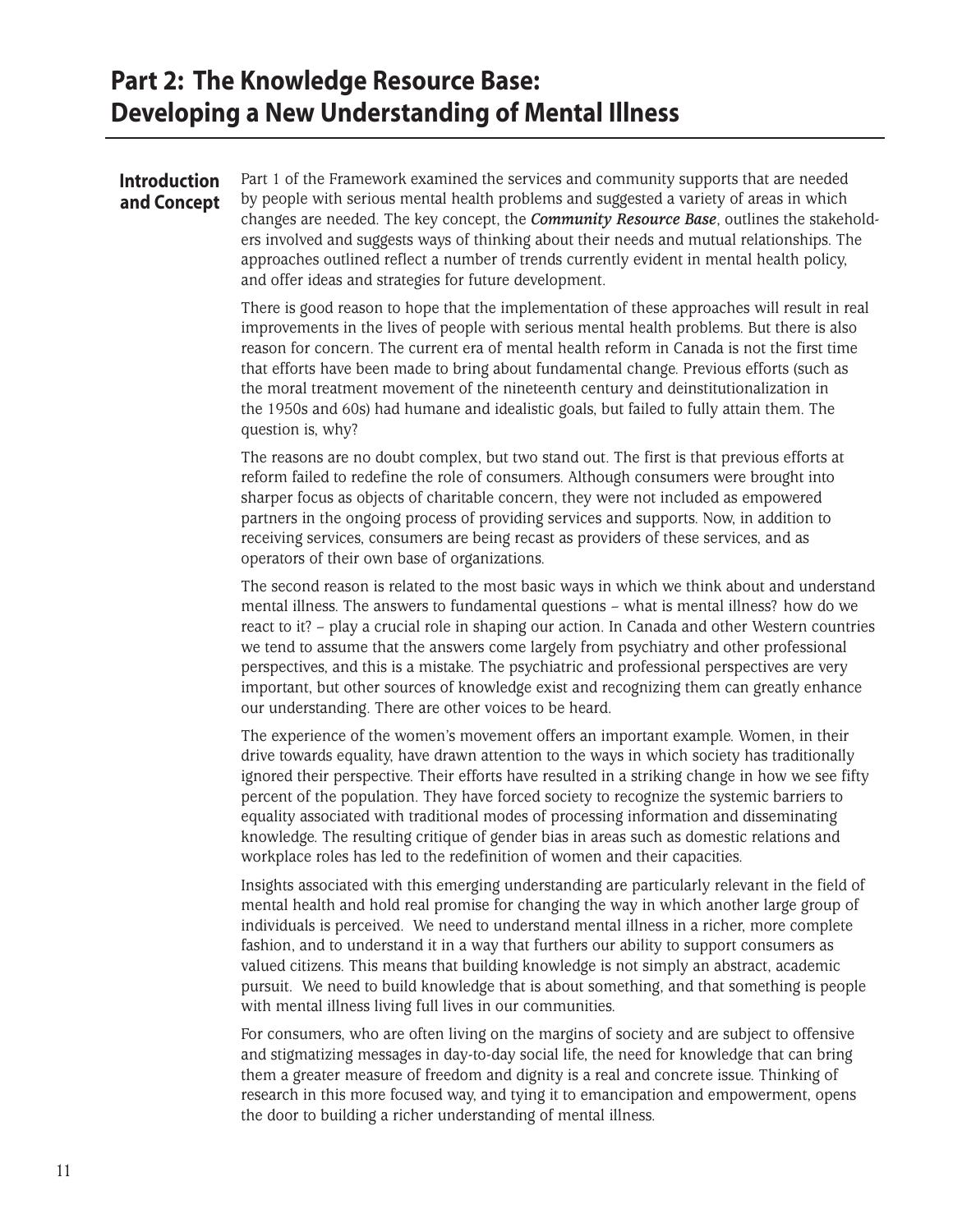The *Knowledge Resource Base (KRB)* is the conceptual foundation for building this richer understanding and is made up of the types of knowledge that are available to understand and make sense of mental illness. The KRB was developed using a mapping approach aimed at identifying all the sources of knowledge that we actually use in everyday life. It is an attempt to go beyond the notion that real knowledge is only in the hands of the clinical experts, and that others (such as consumers, families, and the public) have little to contribute. By recognizing this wider field of knowledge, its goal is to promote a constructive dialogue that will lead to a more balanced and comprehensive understanding of mental illness.

**The Knowledge Resource Base: Map**



The foundation of the Knowledge Resource Base – Recognition of Diversity, Mental Health Literacy, An Enriched Range of Services and Supports, and Social Acceptance and Inclusion.

# **Medical/Clinical Knowledge**

In Western countries the medical/clinical knowledge base pertaining to serious mental illness has been most thoroughly developed by psychiatry and clinical psychology. Both disciplines have copied the methods of natural science in becoming research based, and their findings are incorporated by the other mental health disciplines such as social work and nursing. There is a wide range of approaches within the clinical disciplines, from traditional physical illness models that emphasize drug treatment, to intra-psychic models that emphasize psychotherapy.

In addition to (or in partnership with) the mental health disciplines, there is important work being done in other areas. Basic medical research, particularly the study of the brain, is advancing our understanding of the underlying mechanisms that are at work. Other disciplines such as clinical nutrition are also beginning to contribute new knowledge, and undoubtedly other medical scientific disciplines will emerge as contributors in the future.

Along with established Western approaches, other medical/clinical traditions are present in Canada. Chinese medicine, for example, has a separate but highly developed body of theory and practice and effort is being made to bring the two traditions together.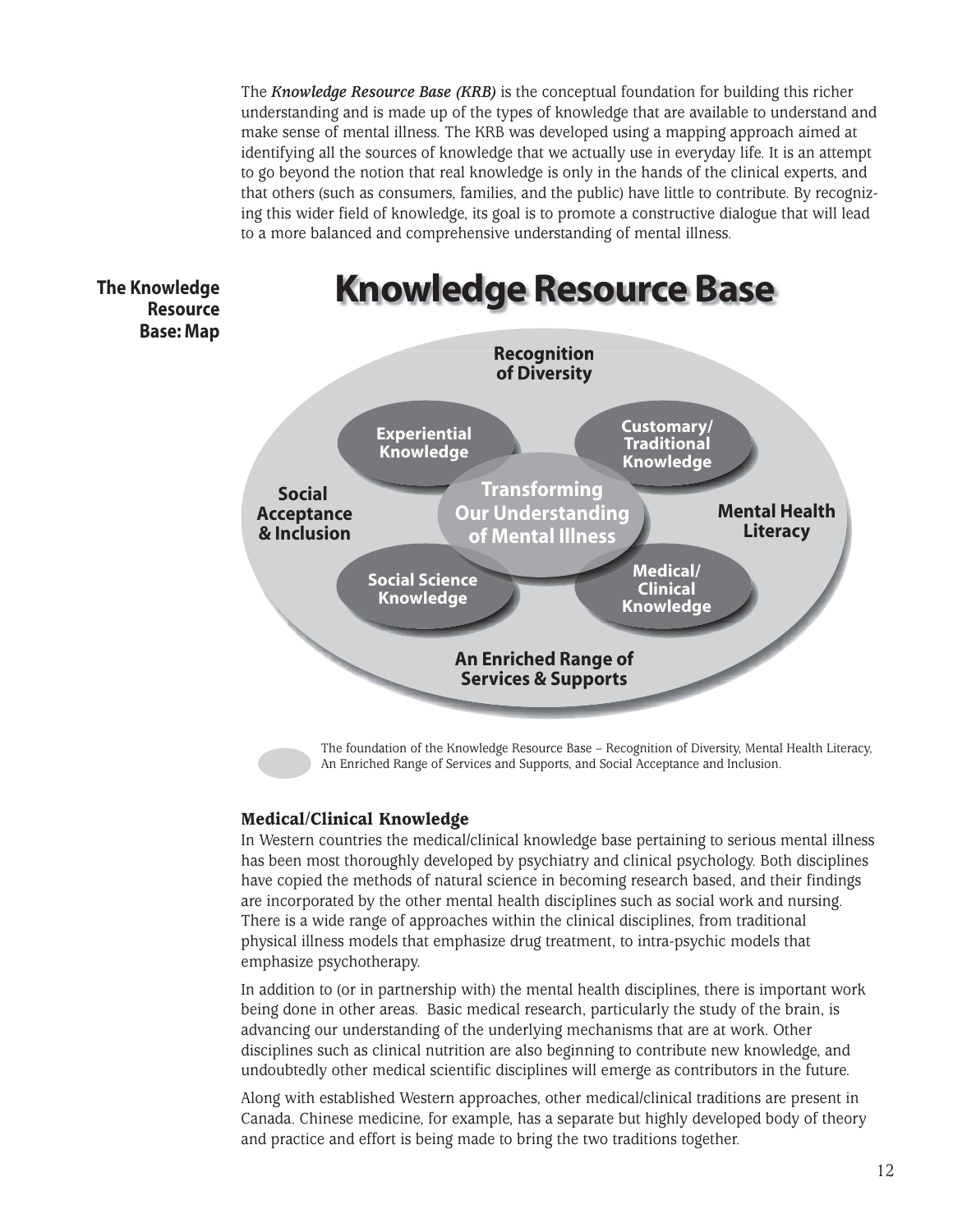# **Social Science Knowledge**

Social sciences such as anthropology, sociology, and social and community psychology have developed important perspectives on mental illness. Instead of using a medical or illness model with its focus on the individual, social scientists study the nature and influence of the social context. They are interested in such factors as social groups and classes, and the impact on mental health of variables such as unemployment, homelessness, and poverty.

The way in which the social sciences understand and interpret mental illness can be strikingly different from clinical approaches. To take the example of depression in women, clinical approaches have traditionally used intra-psychic or biochemical explanations and prescribed individual therapies. A social scientific perspective, on the other hand, might look at social factors that shape the lives of women and affect their mental health. High rates of poverty, job discrimination, and psychological and physical abuse are seen as fundamental factors in explaining depression, and in determining practical courses of action. In practice, many mental health professionals combine medical/clinical and social science perspectives.

## **Experiential Knowledge**

Consumers live with mental illness and know it more intimately than scientists or professionals who lack direct experience. As consumers, they know it from the inside. Their knowledge ranges from the immediate reality of symptoms to the impact of mental illness on their lives in the community. From this perspective, they know what mental illness is in a very important way. Though consumers are increasingly documenting their experience, this information is too often dismissed as anecdotal, rather than recognized as a useful source of knowledge.

To a consumer, the symptoms of mental illness are a profound personal experience. While we often assume that the medical explanation tells the real story, and that the consumer's direct experience is just a result of a chemical imbalance, this is often not the case. If a person develops severe mental health problems as a result of life events such as childhood abuse, loss of loved ones, or other external factors, the real story of their symptoms is not just in brain chemistry. It is also in their life. Even if, in another case, the direct cause of the illness has to do primarily with brain chemistry, the experiential component is essential to a full understanding of what is going on and to effective intervention.

In addition to consumers, families can contribute in their own way to the experiential understanding of mental illness. Although organized family groups have tended to adopt the medical/clinical perspective, as individuals these same family members have extensive knowledge of the day-to-day realities of mental illness. They see the impact on loved ones, and what it means in a larger life context. This experience has led family organizations to become strong advocates for access to education, work, and full participation in community life. Their insight into the fact that a full understanding of mental illness includes recognizing the way in which illness and life circumstances interact is a valuable addition to our understanding.

## **Customary and Traditional Knowledge**

This category refers to a variety of ideas and concepts about mental illness. Customary here means the kind of knowledge that people receive informally from family, friends, and their community, but not from organized formal systems such as medicine and social science. Included are such components as public attitudes and the conventional wisdom of understanding and responding to the people who are affected by mental illness.

Anyone, in any society, is exposed to customary and traditional ideas. If we talk to a cross section of people who have no direct experience as consumers and no scientific training, their knowledge and understanding of mental illness will reflect customary and traditional knowledge. For example, they might believe that people with mental illness need support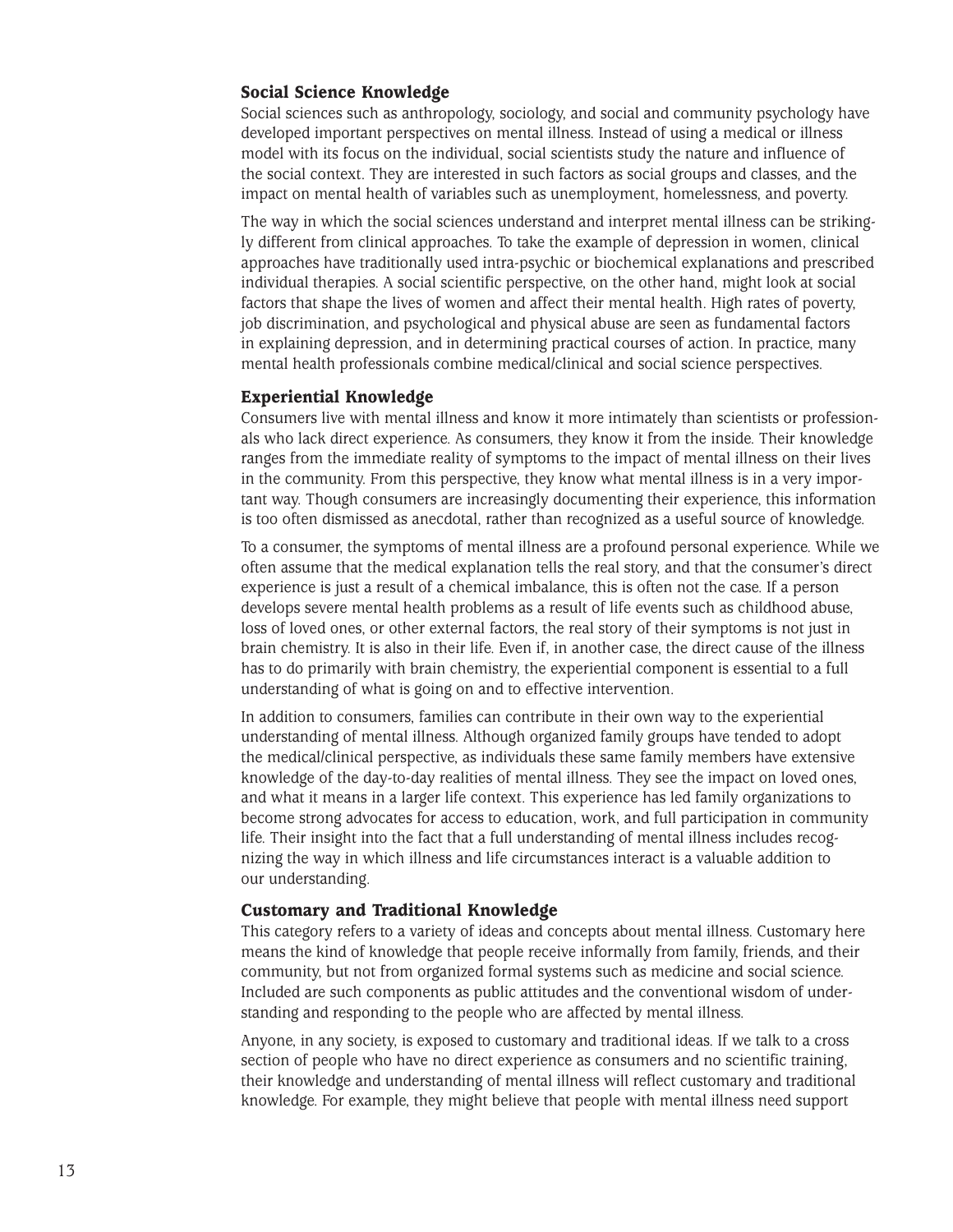from their family and friends, and meaningful tasks to occupy them during the day. Unfortunately, they might also hold rather derogatory or stereotypical notions of mental illness that will stand as barriers to meaningful integration of consumers into the community.

# **The Foundation**

The foundation of the Knowledge Resource Base is made up of the outcomes of a more comprehensive approach to knowledge and of the impacts that such an approach will have. The foundation grounds the KRB in ways that are helpful and practical to both consumers, families and providers.

#### **1. Recognizing Variety The Knowledge**

**Resource Base: Implications** The KRB brings into focus the various types of knowledge that can contribute to an enriched understanding of mental illness. In the past, some of these have been ignored or undervalued.

# **2. Building A Rich Resource**

The components of the KRB represent a tremendous accumulation of experience and knowledge. Taken together, they form the base from which Canadian society can transform and enrich its understanding of mental illness.

# **3. Developing a Critical Analysis**

The components of the KRB all have strengths and weaknesses, and there are many examples that illustrate the need for critical analysis. For example, medical/clinical approaches have often stressed a narrow illness model. One result has been an inadequate understanding of the complex issues of day-to-day life for consumers and an overriding emphasis on drug and hospital treatment. Another example is the negative aspects of some customary and traditional knowledge. In Canada, public attitudes to mental illness have many inaccurate and dubious features, as well as positive and humane ones. All the components of the KRB need to be analyzed for the positive contributions that they can make.

## **4. Taking Down the Barriers**

By providing a map of the various types of knowledge that contribute to our understanding of mental illness, the KRB highlights the need for better communication. The need for better communication highlights the need to remove the barriers that restrict our current thinking about mental illness. The full value of listening to other perspectives can come only if we actively attempt to integrate them into new and more balanced perspectives. Dialogue and mutual learning are the cornerstones of this process.

# **Moving Forward**

The Knowledge Resource Base, with its emphasis on a balanced understanding of mental illness, sheds light on the most fundamental problem faced by consumers today. On the one hand is a treatment system that is, by international standards, very rich. It typically features up-to-date hospitals and highly trained staff. Canadian society, if viewed only in terms of its commitment to providing treatment, rates quite well. On the other hand are the realities of day-to-day life in the community. This presents a very different picture, one characterized in many cases by poverty, unemployment, and despair. By almost any notion of what it means to belong to a community and to fully participate in social life, Canadian society is cold and rejecting to people with serious mental illness.

The commitment to expensive treatment clearly stands in sharp contrast to the lack of commitment to the building blocks of community life such as housing, income, and work. From the perspective of the Knowledge Resource Base, our limited understanding of people with mental illness as citizens with the same hopes and dreams as anyone else lies at the heart of this contradiction. The current situation represents a biased and imbalanced use of the information available. The social scientific, experiential, and customary/traditional components have been largely ignored in favour of an overriding emphasis on medical/clinical knowledge and the institutional models that it generates. At the street level, this has left many consumers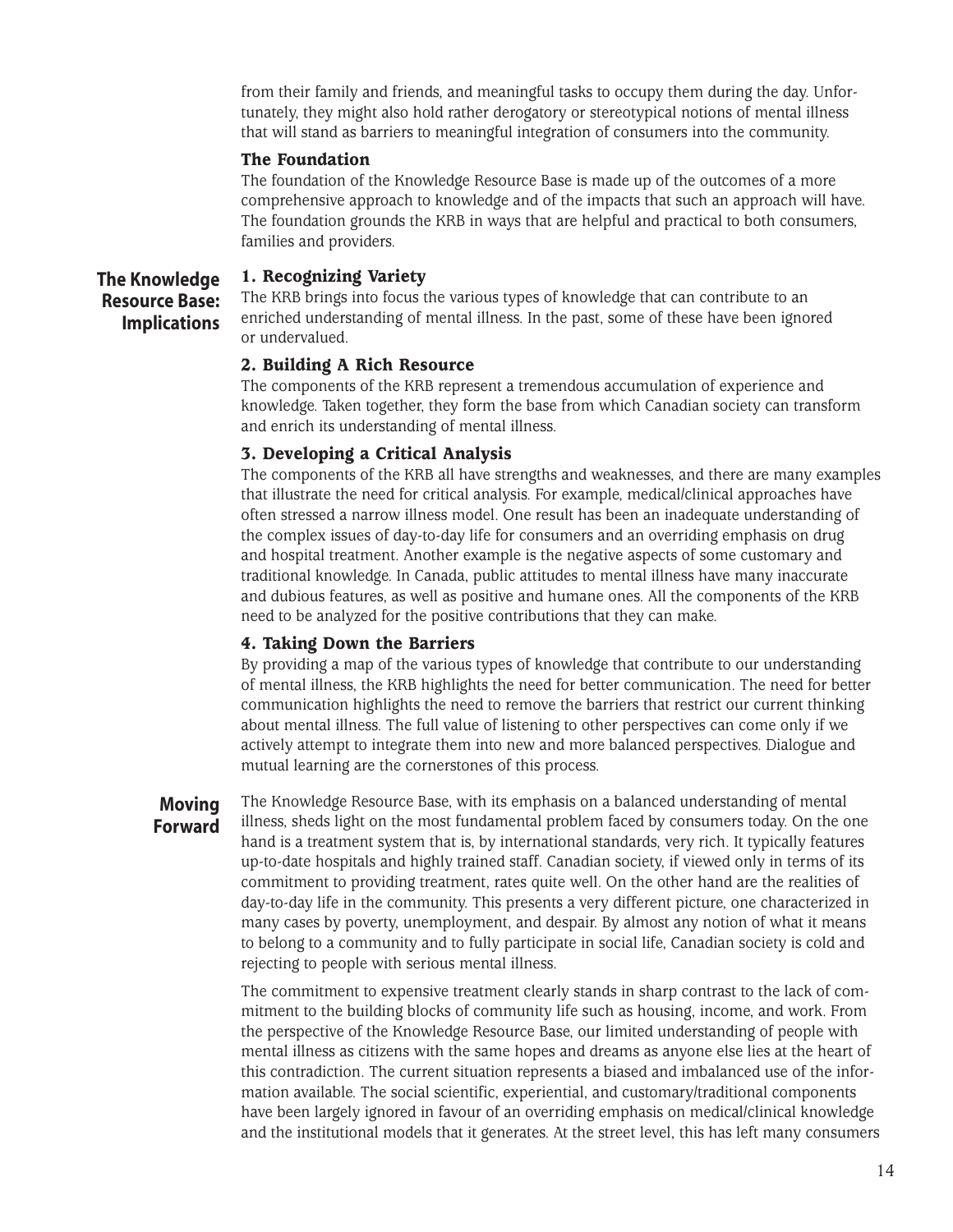living in poverty on a day-to-day basis until their symptoms increase and they become redefined as a "patient". At this point, society is suddenly prepared to provide five hundred dollar-a-day hospital treatment. This suggests that we can clearly understand people with mental illness as patients, but only dimly perceive them as fellow citizens.

In Canada, the fact that we have been unable to develop a practical and action-oriented understanding of consumers in a way that reconciles the gap between expensive treatment and social marginalization is tragic. From a variety of sources, including international research on schizophrenia, the writings of consumers, and research with families, it now seems clear that there is nothing more damaging to someone trying to deal with a mental illness than being cut off from a meaningful life in the community. Even the best service system cannot overcome this, and it is not surprising that, according to the World Health Organization, Western countries like Canada have worse outcomes for schizophrenia than some traditional areas in developing countries. Although treatment resources in these traditional areas are minimal, the ability to include people, and to recognize their potential as well as their fundamental humanity, is enriched. How can we learn from this? Can we change the way we perceive people with serious mental illness so that they are included more fully in society? This is the challenge of the Knowledge Resource Base.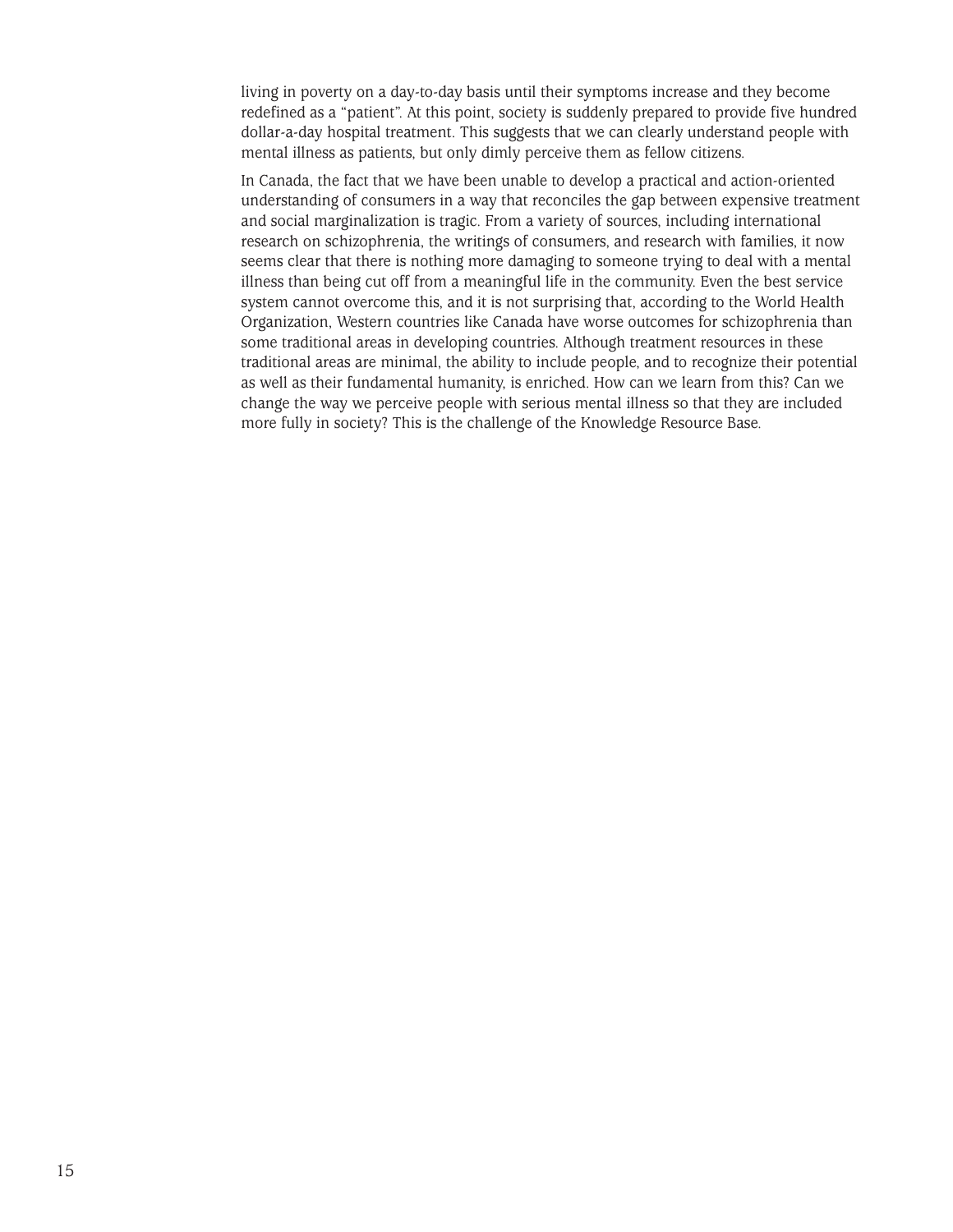# **Part 3: The Personal Resource Base: Developing a New Understanding of the Personal Resources Needed to Deal with Mental Illness**

# **Introduction and Concept**

People with mental illness in Canada confront a very significant challenge. They live in a society that expects a comparatively high level of performance in a variety of social roles, but they face this situation with extra burdens. Mental illness itself, as expressed within a person, creates a clear burden. The symptoms of depression, for example, or the cognitive problems associated with schizophrenia, in and of themselves create challenges for the person coping with them. A second kind of burden is the negative social attitudes, discrimination, and stigma that are externally imposed and make success in personal and social life more difficult to achieve.

Common sense suggests that consumers need to be equipped with significant personal resources to face the burdens imposed by mental illness. An enlightened mental health system would both treat illness and support the resiliency and personal strengths of those who deal with it. In fact, the traditional professional view of consumers has done the opposite. This perspective, which once seemed obvious and above criticism, painted consumers almost entirely in terms of their illness and its deficits, and saw them as passive recipients of care, not as active agents working on their own behalf. In some cases, the only positive characteristic that a consumer could possess was compliance.

The capacities of consumers to work, learn, form relationships, live independently, and to recover were underestimated by professionals, as was their ability to manage the illness and understand it. This poverty of professional imagination was all the more damaging because those who had it also had enormous power. They did not keep their views to themselves, but shared them with consumers and families and created a culture of disability that weakened the very resources that consumers most needed to survive and prosper.

Fortunately, the traditional professional view has been challenged for many years and has gradually been changing. This change has come in step with the process of consumers, families, and progressive professionals creating other ways of seeing people with mental illness. The most significant critique is from consumers themselves. They have written often and eloquently about the experience of facing life with a mental illness, and their words richly capture the struggles, victories, and defeats of the process. They speak of hope and resiliency, of strength gained, and, increasingly, of recovery. Consumers no longer see themselves as passive recipients of care, but rather as actors working to achieve understanding and control.

In addition to the role played by consumers speaking and writing about their experience, models of support such as psychiatric rehabilitation and case management have helped professionals to see personal strengths and abilities in addition to weaknesses. As a result, there is a growing realization that the illness and its symptoms are only part of the story.

The *Personal Resource Base (PRB)* is a way of reflecting these important changes. Its goal is to consolidate the gains made and to support further progress. The PRB creates a new model for how consumers can see themselves and how they can be seen by others. It is based on a balance between the reality and challenge of illness and the resources that are needed to deal with it and live a full life. It graphically represents a fuller view of people with mental illness by emphasizing more than just their mental health problem. The components, taken together, describe someone who feels a *sense of control* over their life – a critical element of mental health for all people. In this way the PRB directly reflects the approach to recovery that has been developed by consumers.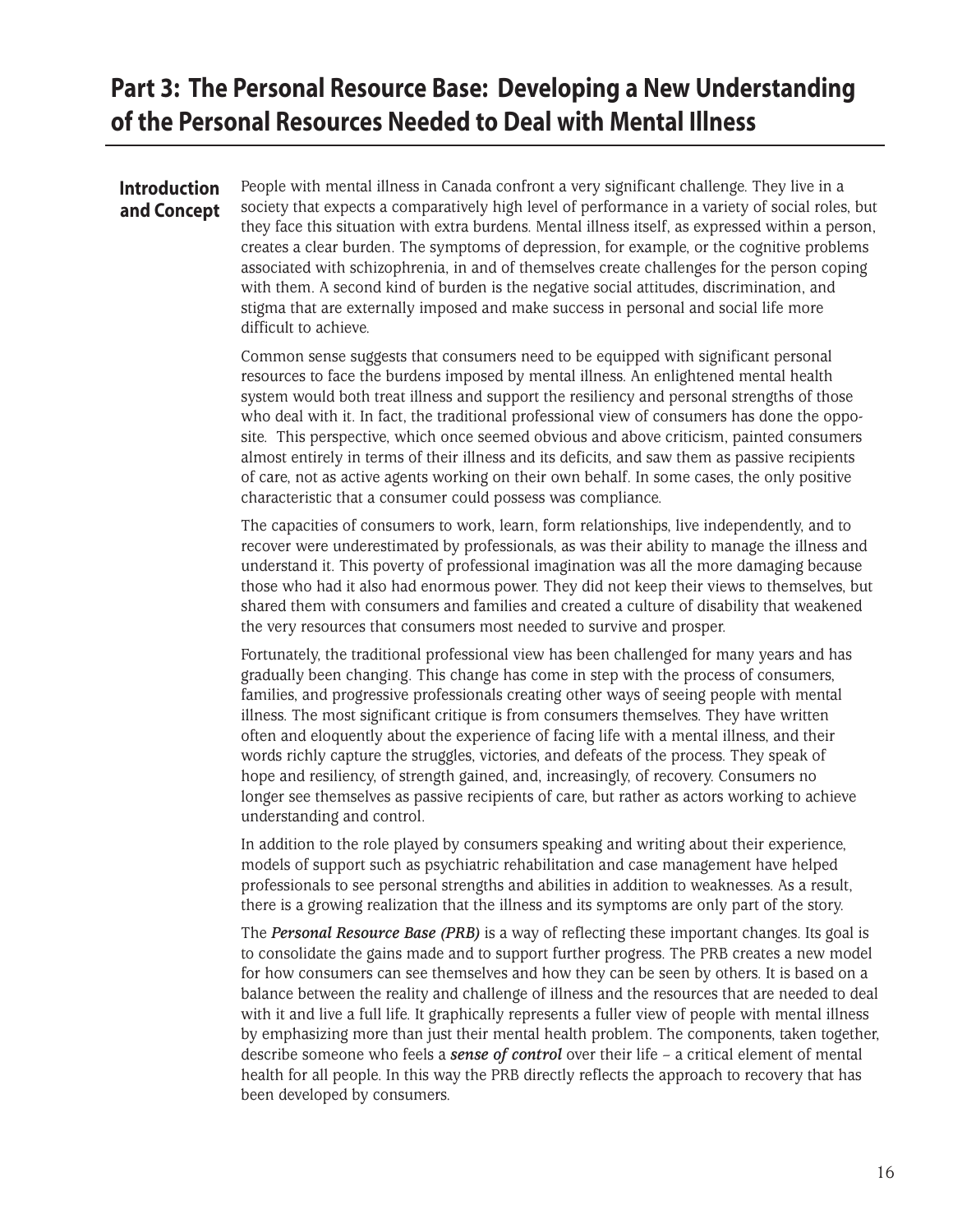

The PRB is best seen in close association to the Community Resource Base. It is a way of filling in the person in the centre of the CRB and giving context and texture.

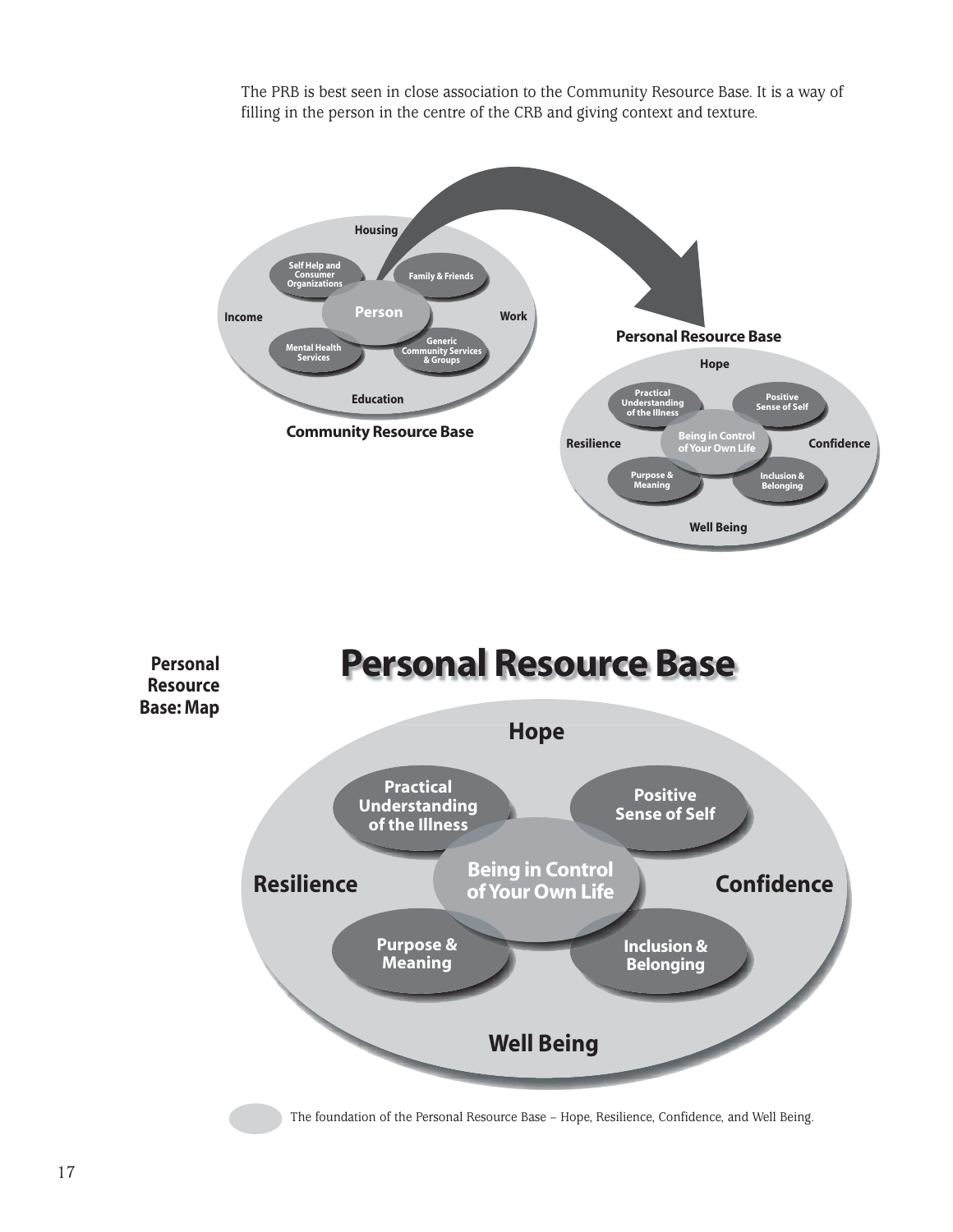Four categories make up the PRB map.

# **A Practical Understanding of the Illness**

People who confront mental illness must make sense of a complex array of factors. The direct experience of the illness and the reactions that it elicits in family and peers need to be absorbed and understood. This process can help or hinder a person's ability to deal with the situation. Making sense of the experience involves at least three factors:

- **1. the experience itself must be explained and classified;**
- **2. its meaning for a person's sense of self and identity must be dealt with (for example, does the presence of the condition mean that one is damaged or inferior, or perhaps, as in some traditional cultures, that one is gifted); and**
- **3. the impact on an individual's social situation and expectations must be confronted.**

The results of this process of coming to grips with the illness are vitally important. As a person's own background and experience mix with input from family, friends, and professionals, an image of the illness and its impact begins to form. To do well, consumers need to develop a practical understanding of the illness. Doing this can lead to two positive results: a strategy to stay well, and a plan of action when ill.

A practical understanding may involve more than simple illness education. A person with recurring bouts of serious depression will certainly need to know about the signs and symptoms of the illness, and what treatments will provide relief. If, however, they are living in an abusive relationship, or have had a major loss in their lives, they also need to be aware of the impact that these contextual factors can have. In this sense, a practical understanding of the illness includes the kind of knowledge that will prevent a complex social situation being reduced to an isolated medical illness.

## **A Positive Sense of Self**

Developing a positive sense of self is a basic tool for dealing with mental illness. Critical to this is the ability to separate the illness from the person. The labelling and stigmatizing of mentally ill people can result in an over-identification with the illness and a sense that it is all consuming and life defining. To challenge this is not to underestimate the impact of psychiatric conditions; instead it follows the lead given by consumers in their fight for recovery and dignity. Many consumers end up with what has been called a damaged self – a sense that they are, as people, broken in some way. Putting the illness in its place is essential to counteracting this. A key part of the PRB is the development of a sense of self that is separate from the illness and that is seen as having value and the chance to grow and develop throughout life.

#### **Purpose and Meaning**

All people strive to make sense of their lives and to develop a sense of purpose and meaning. People with mental illness have the extra challenge of doing this in the face of an illness that has traditionally robbed them of self worth and dignity. A sense of coherence – the sense that life is generally predictable and can be expected to work out reasonably well or, in other words, a feeling of some control – is vital to mental health as well as to coping with mental illness.

What comprises purpose and meaning for a particular individual may vary greatly. The development of spirituality, the connection to one's cultural or traditional values, a feeling of contributing to collective life as a citizen; all of these and many other factors may enter the picture. Naturally, a Native Canadian will be influenced by a different set of factors than a recent immigrant from the Sudan. What both will have in common with all consumers is the need to find purpose and meaning in their lives. The challenge for professionals is to be sensitive to this, and for consumers to develop this side of themselves.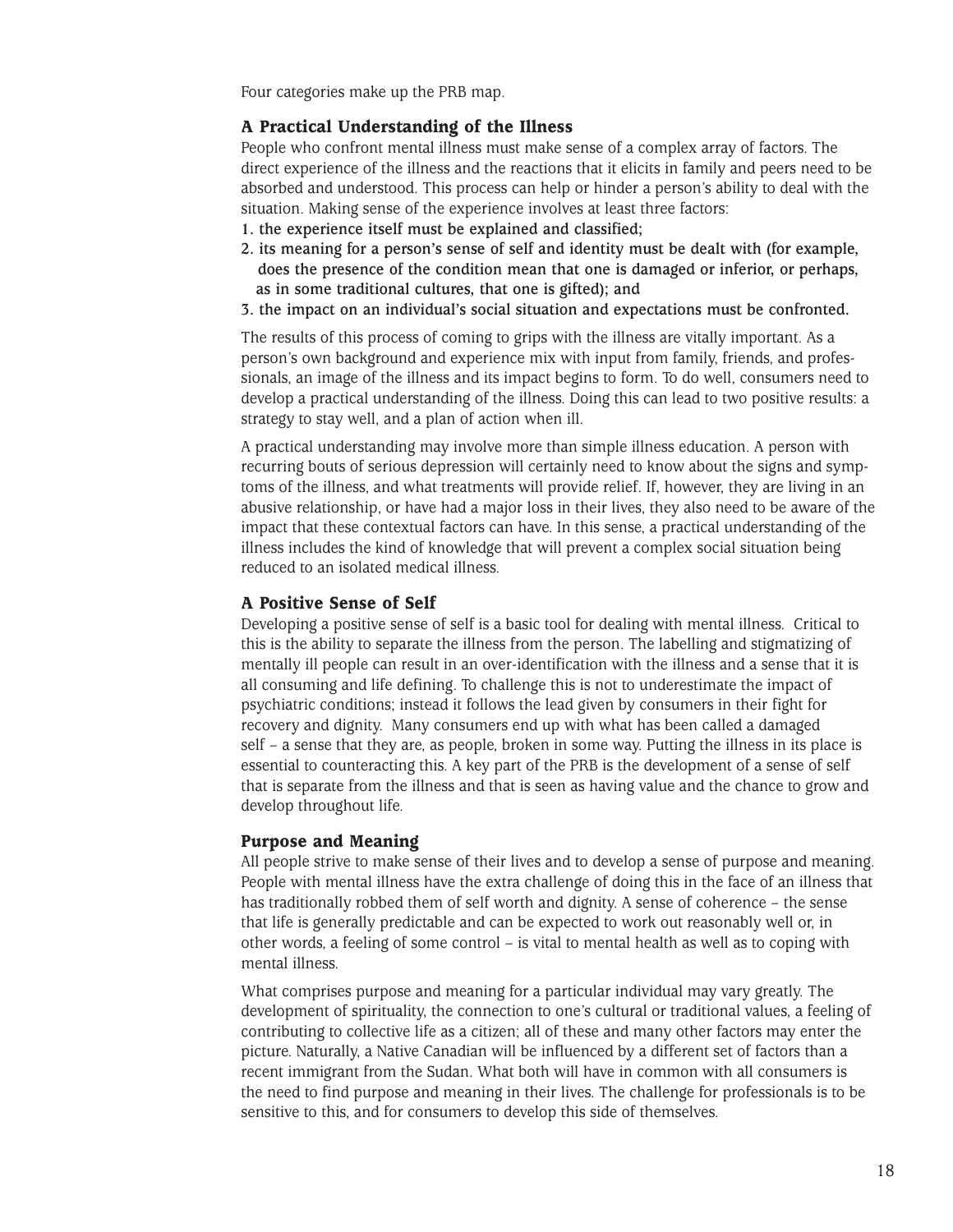# **Inclusion and Belonging**

Mental illness is a very alienating experience for consumers. Social rejection may combine with an inner sense of isolation to exacerbate the challenges posed by mental illness. A sense of inclusion and belonging, on the other hand, can limit the impact of the illness and its capacity to separate a consumer from full participation in social life. Inclusion and belonging are the result of a complex interaction of factors: the illness, personal attitudes, and social circumstances as experienced by a consumer.

For most people, a sense of inclusion and belonging is not simply a fixed characteristic of their personality, but is dependent to an important degree on day-to-day interaction and messages received from others. Being in a position to receive these messages means being integrated into a series of social contexts. Our sense of inclusion and belonging is directly related to these social identities, for example in the workplace, in our families, and in settings such as religious institutions and service clubs. In the past, the impact of mental illness was overestimated and many routes to inclusion and belonging were blocked. Work for example, which many people see as essential to a positive sense of inclusion, was considered unrealistic for people with serious mental illness. Other social roles were also considered closed with the result that the building blocks of inclusion and belonging were missing. Developing a range of positive social roles is an important part of changing this.

#### **The Foundation The Personal**

**Resource Base:**

The foundation of the PRB focuses on essential outcomes that contribute to recovery.

#### **1. Recognizing the Essentials of Mental Health Implications**

The mental health needs of people who have experienced a mental illness are no different from those of anyone else. We all need "a home, a job, and a friend", a fact that has been articulated most clearly by consumers. In addition, knowing that we are valuable and important to ourselves and others, having a sense of why we are in this world and what we are striving for, and feeling that we have a clear role and place to belong all contribute to our mental health, no matter who we are. Even a practical understanding of the illness can be generalized to the broader population. No one gets very far in life without experiencing setbacks, crises, and even tragedies. Having the tools for understanding and dealing with these challenges is another essential element of mental health. Thus the categories of the PRB describe resources that are essential for mental health in general, and hence are common to all people, not just those with mental illness.

# **2. Building a Sense of Control**

The feeling of being at the mercy of factors beyond our control is a recipe for stress, depression, and poor mental health in general. Unfortunately, this is too often the state in which people with mental illness find themselves. But all the components of the Personal Resource Base can add up to a sense of control over life. Even though not everything in life is controllable, with the right set of tools and resources in place it is still possible for people to make choices and take action on their own behalf. Knowing where we belong and where we want to go in life, feeling good about ourselves, and having the knowledge to deal with our particular challenges all contribute to a sense of control. And a sense of control, whether in regard to service options, workplace issues, or interpersonal relationships, is perhaps the most important element of mental health for all people.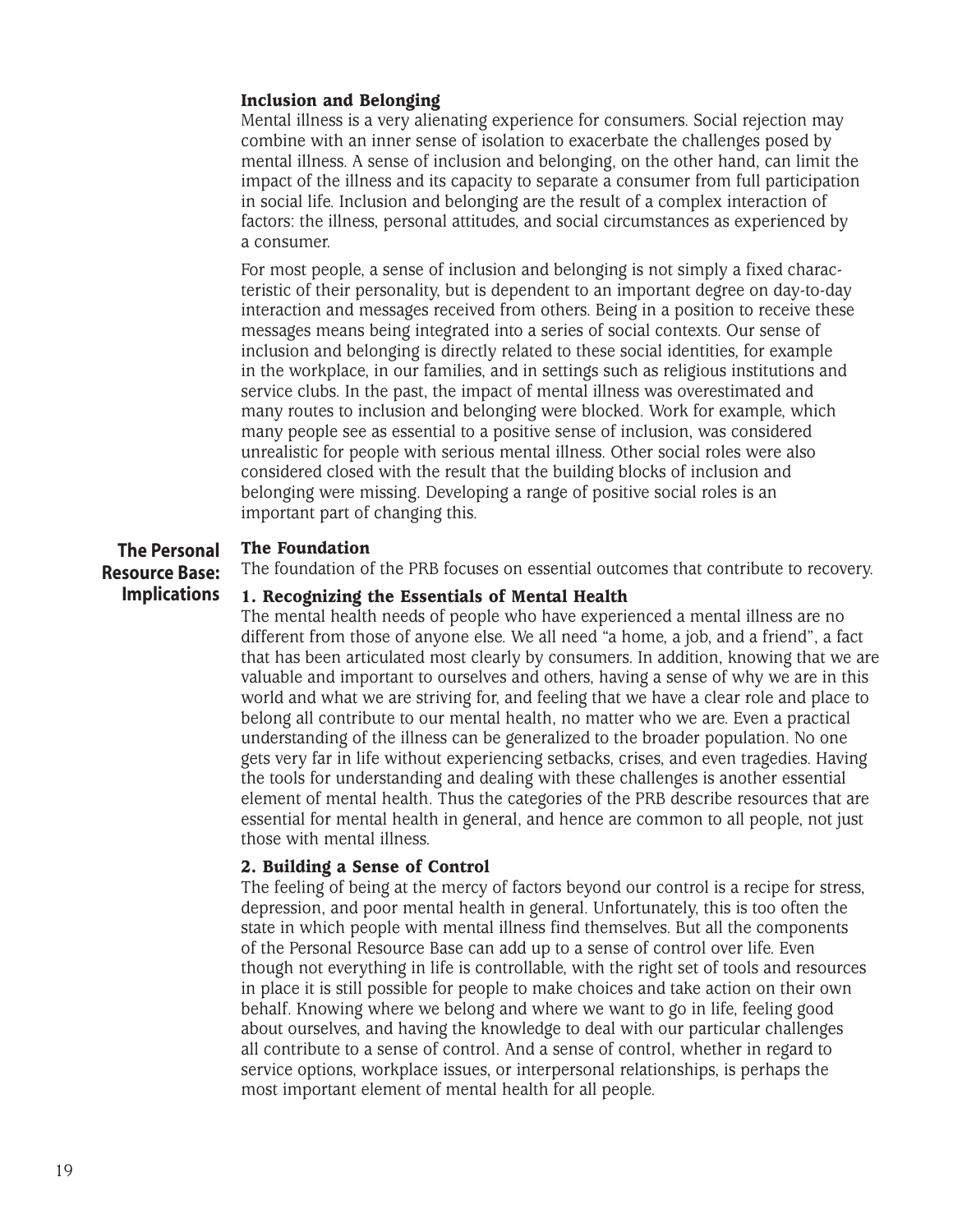# **3. Drawing on the Community Resource Base**

The Community Resource Base (CRB) helps to answer the question of how to ensure the various personal resources of the PRB are in place. For example, what contributes to a positive sense of self, meaning and purpose, or inclusion and belonging? It could be connection to a faith community or interest groups (found in Generic Community Services in the CRB); it can be achieved through participation in the self-help movement, or through employment or education. How does a person gain understanding of the illness or of any mental health setback or challenge? It can come through education from the formal mental health system, through talking with family or friends, or through sharing experiences in self-help groups with others who have been through similar situations. The components of the CRB strengthen the resources of the person in the centre; the PRB highlights the person to describe these resources in detail.

# **4. Taking into Account the Time of Illness and Time of Life**

Mental illness can strike a person at any age, but whatever their stage of life, it is the initial stage of the illness. This initial stage brings a series of challenges such as developing a relationship with the illness, dealing with its impact on sense of self and place in the world, and possibly with its impact on family and friends. The PRB provides a map to key areas that should be kept in mind in terms of the time or stage of illness.

Time of life is also important. The onset of a mental illness poses different challenges to a person who is sixteen than to a person who is sixty. The support offered needs to address the impact of the illness within the context of the time in the person's life. A young person may need focused support in completing the process of character formation and choice of roles, whereas a person in a later phase of life may need support in reconciling their established social roles to the new constraints posed by the onset of illness.

The PRB is a way of looking more fully at a person at any point in time, but the particular point in time is very important and should take into account both the time of illness and a person's time of life or stage of development.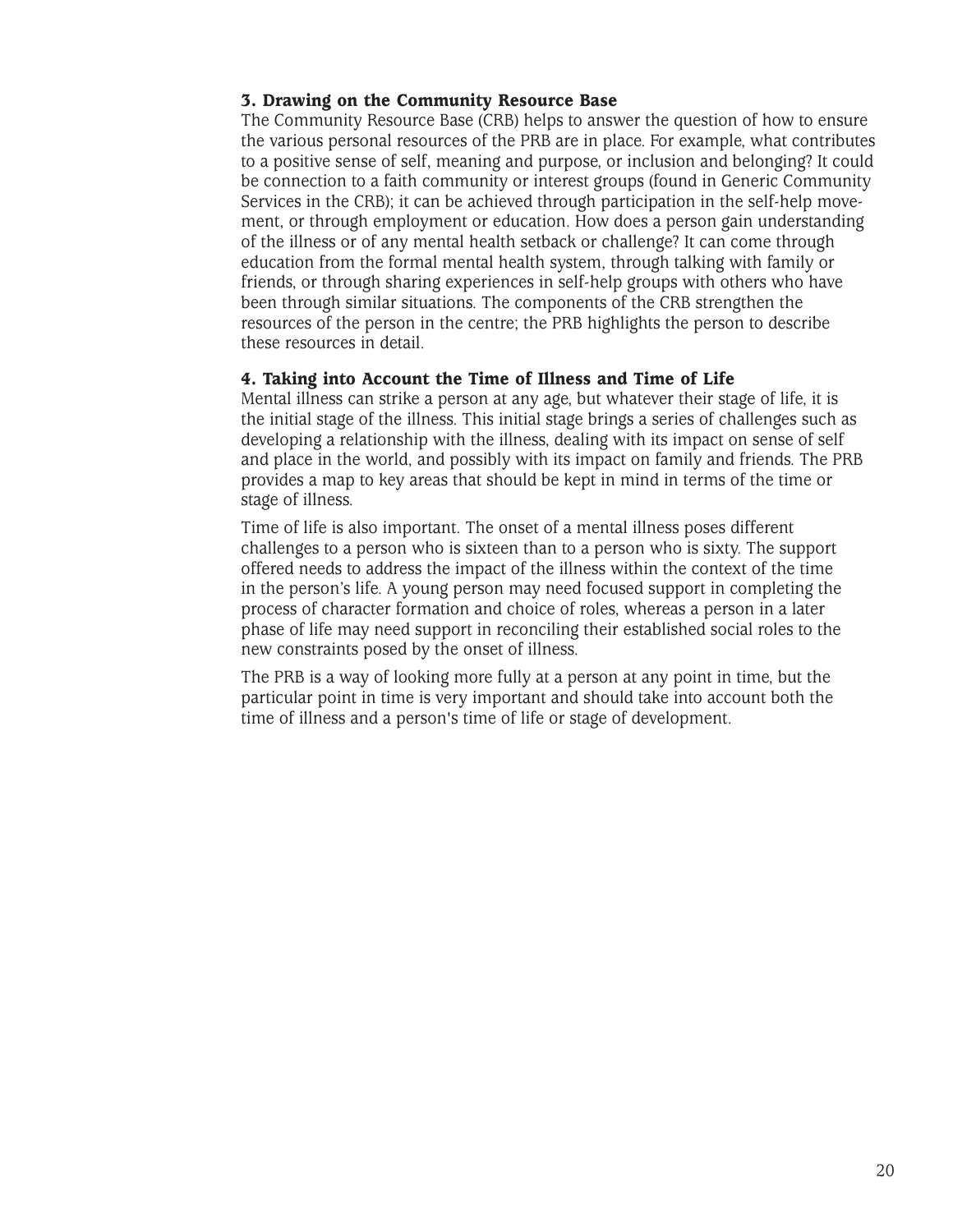# **Making the Future**

What kind of perspective can we share that will allow us to make a better future? For many consumers, families, and professionals the obstacles to change can seem overwhelming. Poor service systems, the difficulty of developing new treatments, stigma, and alienation all contribute to what seems like a daunting set of tasks.

Perhaps the best place to find hope for the future is in the past, our own personal past as a consumer, or family member, or professional, and the past of the mental health system itself. Whether we look at the personal level or at the level of the mental health system, we see that tremendous changes can happen and that tremendous obstacles can be overcome. People who are close to the issues and who focus on the important problems that remain unsolved often miss this critical point. We need to recognize that all of our collective efforts have led to significant changes and improvements. It is easy to forget that within the living memory of many people was a system characterized by profoundly alienating custodial hospitals, the routine abuse of rights and incarceration of consumers, crude physical treatments such as lobotomy and insulin coma therapy, and a pervasive notion that people with serious mental illness could never recover. The idea of consumers working or living independently seemed ludicrous.

New hope now infuses the mental health field, whether it is better treatments, the power of self help, the success of many consumers in the community, or the revolutionary changes in our understanding of the capacities and strengths of consumers. The struggle for change has laid the foundation for a consolidation of gains and more importantly, a move to a new level. In this sense, we can have hope for the future because in many ways we have succeeded in the past, even if this success is still incomplete.

Having already engaged in personal and systemic struggles we can see stages in the process, and this look at the past illuminates the future. Many consumers, for example, in their personal histories of dealing with mental illness, remember the shock of first recognizing that something is wrong. All too often, this realization brings devastation and despair. Stimatizing attitudes that once applied only to others now come home to shake self-confidence and selfworth. Hope for the future and the feeling of belonging in the world are also shaken and may collapse. Family members often have similar experiences of the shock of recognition. Parents fear their children will never become productive adults and that a life of loneliness and hopelessness is what the future holds. Professionals, although usually dealing with their first encounters with mental illness in very different circumstances, frequently report feelings of fear and anxiety. Seeing people in institutional settings or on the street and realizing that the boundaries of human despair are far wider than one believed is a deeply unsettling experience. For everyone, initial encounters are life-changing events.

The shock of recognition is followed by initial attempts to cope, and how we cope is critical. In the past, when our understanding of mental illness was less developed and the messages given to families and consumers were often relentlessly negative, these attempts could be isolating and destructive. Denial on one hand, and the exaggeration of the illness and its impact on the other, characterized the responses of many consumers and families. Professionals attempted to help, but sometimes in ways that turned out to be harmful. Incarceration in custodial hospitals, destructive treatments, and the blaming of families are examples of this.

A critical result of this initial process of coping with illness was a high level of tension and conflict between the key stakeholders. In the past, many people did not get beyond this. There was no real basis for working together and the field remained fractured.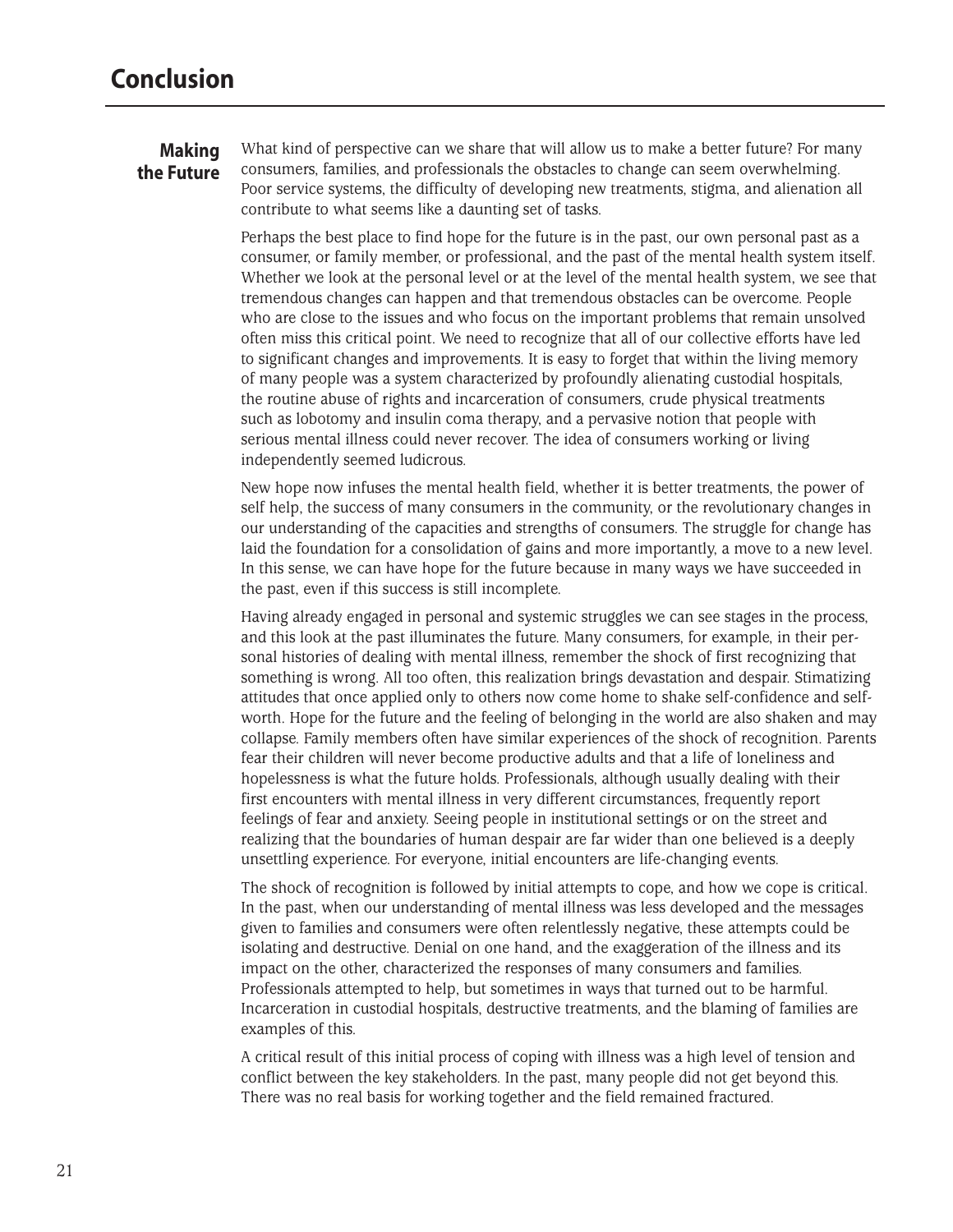For many people, the shock of recognition and subsequent attempts to cope that are negative and isolating give way to a third and more positive stage. This change for the better comes when they begin to develop a sense of shared purpose and to work positively together to cope with challenges. For consumers this may mean connecting with other consumers or developing more productive relationships with professionals. Families also develop connections to others and form new partnerships. Professionals work better together and build alliances with consumers and families based on respect and dignity. **Everyone recognizes that at a time when inadequate service systems and social alienation are still the reality for many people, our shared interests far outweigh the issues that divide us.** 

The most promising result of this is the convergence of a once fractured field into a cohesive force for change. We have all been through a difficult journey and have learned difficult lessons. This experience has built a greater recognition of common goals. Professionals are now more likely to see beyond treatment and understand the importance of community support, housing, and other determinants of health that consumers have long emphasized. Consumers are embracing the philosophy of recovery and recognize that good treatment and support from professionals are a key part of the process. Families also share the common goals of better treatment and supports in the community.

As a result, the situation today is very different than in the past. Consumers are no longer seen as without capacity or as being wholly defined by their illness. They are more likely to hear about hope and recovery. Families are less often blamed and their important role is becoming recognized. Professionals have effective treatments that can be of real help and rigorous research to make them better. On all sides, the serious challenges we face are sharing the stage with a sense of hope and excitement.

# **Realizing Recovery**

# **Exploring the Necessary Constraints of Mental Illness**

We are now recognizing that what might be called the necessary constraints of mental illness, the constraints that are inherent in it and not the result of external factors such as prejudice and exclusion, can be much less significant than we imagined. This is a critical point, and one that is often seen more clearly in the context of other disabilities. In the case of spinal cord injury, for example, it is now a commonplace expectation that people with this condition will work and contribute to society in a wide range of ways. In fact, suggesting that people in wheelchairs should not work or have families would strike most Canadians as outrageous. It is sobering to think that as recently as the 1950s and 60s the idea of a person with paraplegia having a job was seen by many as novel and unrealistic.

The whole notion of the impact of this disability is now radically different. People in wheelchairs work, have families, play sports, and participate in all aspects of society. What has led to this change? It is perhaps clearest what has not led to the change. Despite the best efforts of scientists, spinal cord injuries still can't be cured. Finding a cure, as it turns out, has not been the key.

Dramatically changing the lives of people with spinal cord injuries has in fact been based on exploring the necessary constraints of the disability, and this process of exploration discovered that the constraints are much less than we had imagined. Being in a wheelchair, for example, proved not to be an inherent barrier to succeeding in the majority of jobs. Being unable to get to work, or to get into the building once you arrived, were barriers. But as transportation systems for wheelchair commuters and accessible buildings have shown, these were unnecessary, not inherent, constraints. By rethinking the nature of the disability, and by putting in place both the attitudes and infrastructure needed to support inclusion, the impact of the disability was redefined and dramatically reduced.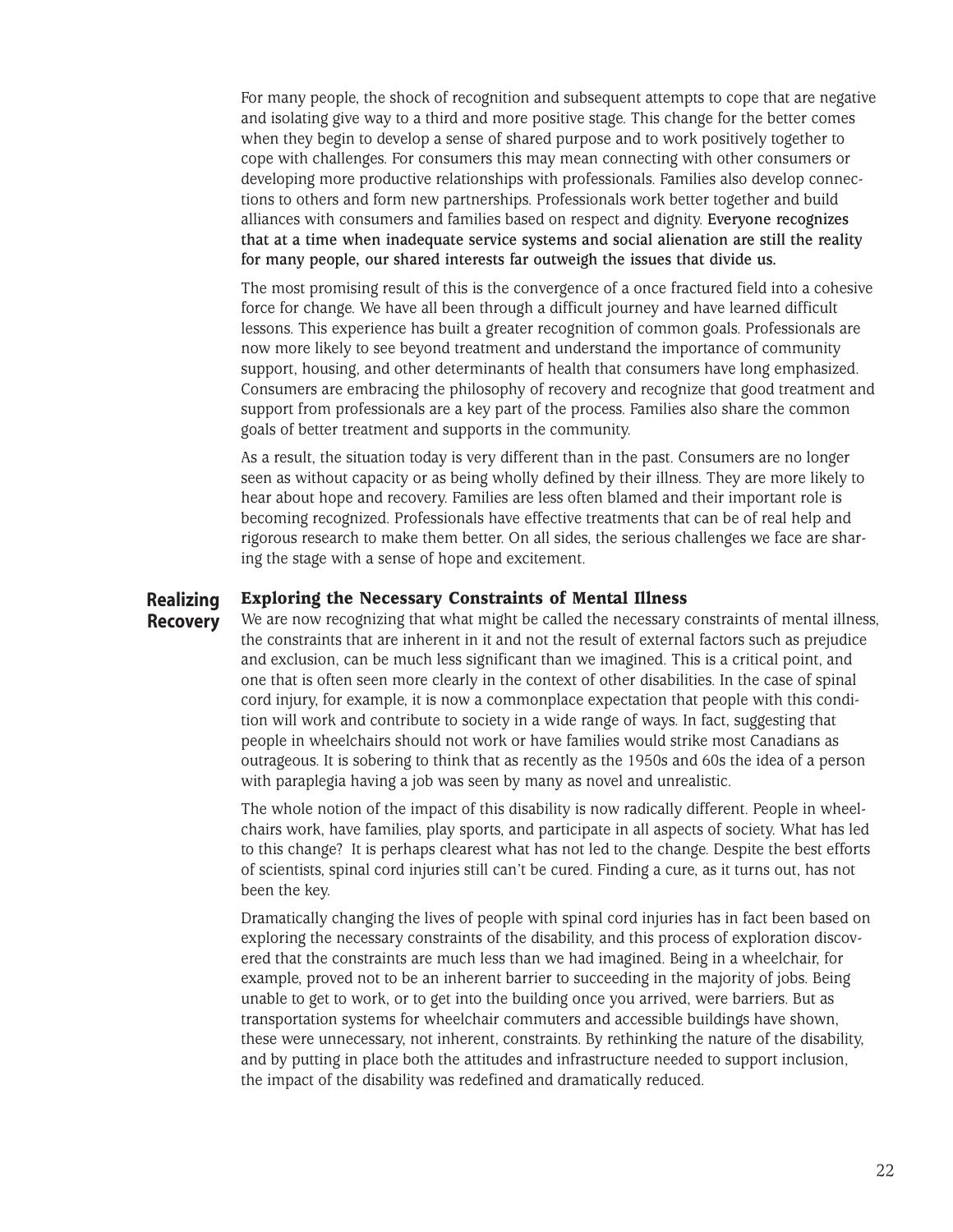Although mental illness brings different challenges, the principle is exactly the same. If a person can work, but is prevented from doing so by stigma or by the lack of a workplace that offers the necessary accommodations (such as part-time work or job flexibility), they are facing a real but unnecessary constraint. If a person can live in independent housing with the support of a case manager, but is only offered a custodial setting, they are facing an unnecessary constraint.

The good news, however, is clear: we now know that most people with serious mental illness can work, live in independent settings, finish school, and do many other things. For those who can't, we are able to provide more support in ways that reflect dignity and empowerment. The unnecessary constraints that often prevent the full realization of people's capacities closely parallel the example of spinal cord injury and reflect a combination of negative attitudes and the absence of needed supports in the community. These unnecessary constraints are now being dismantled and we are discovering, step by step, the territory of full citizenship.

The emerging map of this territory is very exciting. Some of its landmarks are about how we see people and include understanding, dignity, and respect. Other landmarks show a new kind of life for consumers and include work, having a family, and being a valued citizen. Both kinds of landmarks are critical. Working hand in hand they support a profoundly different and new reality. In this new reality people with serious mental illness routinely succeed in school, find work in jobs that reflect their talents, have social and family lives in the same way as others, manage their illness with effective treatments, and see themselves as unique and valuable people.

### **The Three Pillars of Recovery**

The goal of the *Framework for Support: 3rd Edition* – to ensure that people with serious mental health problems live fulfilling lives in the community – will require dynamic and sustained change if it is to become a reality. We must improve the process of helping and supporting people with serious mental illness; we must enrich our basic understanding of what serious mental illness is; and we must change the way in which we see people and the personal resources they need to deal with illness. We have suggested three basic concepts to help move forward in these areas: the Community Resource Base, the Knowledge Resource Base, and the Personal Resource Base.

At its heart, recovery is about people and how they overcome the impacts of mental illness. Consumers describe it in different ways, but common to most accounts is regaining a significant degree of control in one's life and finding a positive sense of self and a meaningful place in the world. The illness loses its central and life-defining position and takes on a more secondary role. Although recovery is a deeply personal process, it is one that must always be seen in a complex social context. Recovery's partners – excellent services and supports, a positive way of understanding and making sense of illness, and the personal base of strength and resilience needed to cope successfully – are an integral part of the picture.

Recovery is not simply an end state, and there is no checklist or scale that can be used to determine if it is permanently in place. The benchmark will always be the experience of consumers, and this experience is produced on an ongoing basis, day by day. Recovery needs to be achieved not once, but over and over again. We all receive a barrage of messages in our daily lives, and many of these shape how we see ourselves. Some messages are implicit and come from our social context – do we live in a nice place, do we work, do we have money to spend – and some are more overt – do people avoid us on the street, do we hear stigmatizing language about a group we belong to, do friends and family value us – but all these messages create a mirror for us.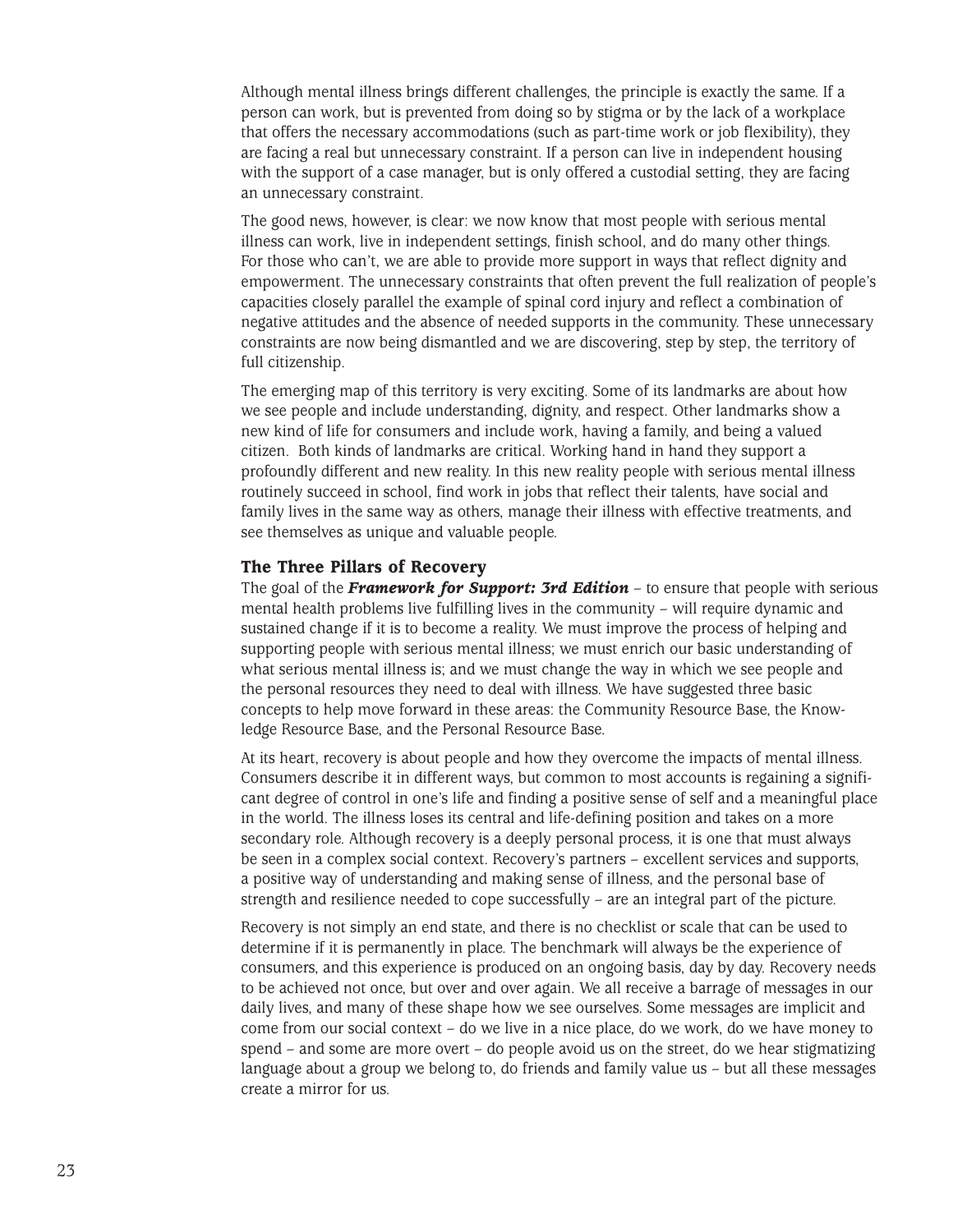# **Three Pillars of Recovery**



This mirror and the reflections we see in it shape an important part of our identity. For many consumers there is a turning point on the road to recovery, when someone  $-$  a family member, a professional, another consumer – recognizes their potential to transcend the illness and infuses them with this belief. Recovery can only exist when consumers receive affirming and positive images and are able to match these in their sense of themselves.

With the tools, the understanding, and the people we now have working towards recovery, it is time to start writing a new story about people with serious mental illness. The story we usually hear is a sad one, about failure, abandonment, and the "plight of the mentally ill". We hear it over and over, and we need to hear it to the extent that so many people live lives of needless despair in which their gifts and aspirations go unfulfilled. The good news is that a different story, based on recovery, is now being written. Recovery is about success, new challenges met and overcome, and a new and enabling understanding.

We have succeeded in the huge task of imagining recovery, and we have started to build it. Now we will finish the job.